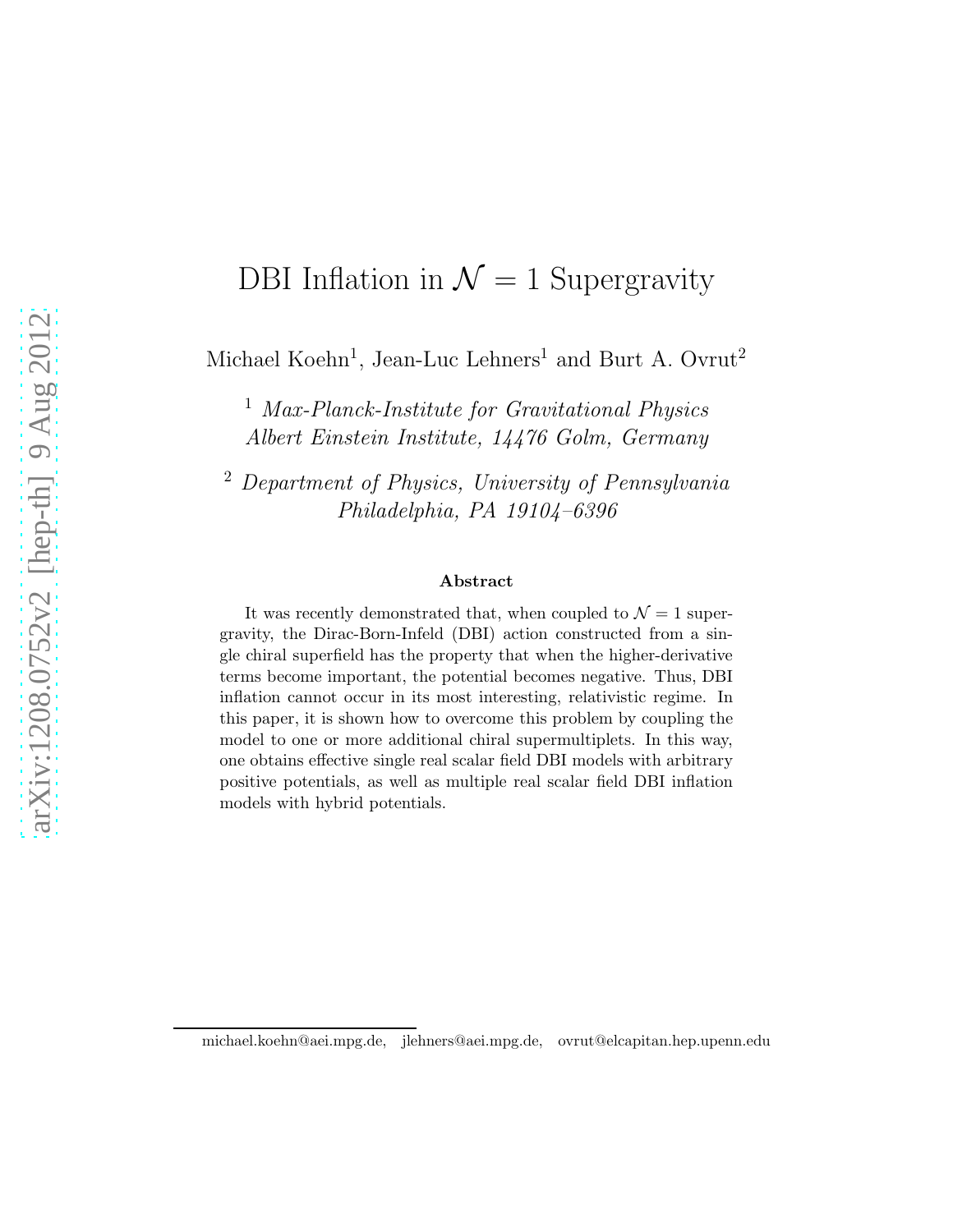### Contents

| 1 Introduction                                       |     |
|------------------------------------------------------|-----|
| 2 Higher-Derivative Kinetic Terms in Supergravity    | 4   |
| 3 DBI Inflation from Coupling to a Second Superfield | 8   |
| 4 Coupling to Additional Chiral Superfields          | 12  |
| 5 Conclusions                                        | 16. |

### <span id="page-1-0"></span>1 Introduction

Inflation is a possible solution to the flatness and horizon puzzles of standard big bang cosmology. It was discovered more than 30 years ago  $[1, 2, 3]$  $[1, 2, 3]$  $[1, 2, 3]$  $[1, 2, 3]$ , and is considered by many as the leading cosmological model of the early universe. This is due in large part to its ability to generate nearly scaleinvariant density perturbations at the same time as addressing the abovementioned puzzles. However, inflation is not unique in this regard. For example, during an ekpyrotic phase  $[4, 5, 6]$  $[4, 5, 6]$  $[4, 5, 6]$ , where the universe contracts very slowly, the same big bang puzzles can be addressed and nearly scaleinvariant density perturbations can be generated<sup>1</sup>. It follows, therefore, that to understand the actual history of our universe, we must make progress in two directions. On one hand, it is important to work out the detailed predictions of the various models of the early universe–in particular, the different predictions they make regarding the non-Gaussian features in the primordial density perturbations [\[11,](#page-19-0) [12,](#page-19-1) [13,](#page-19-2) [14,](#page-19-3) [15,](#page-19-4) [16,](#page-19-5) [17,](#page-19-6) [18\]](#page-19-7). On the other hand, it is imperative to develop the microphysical structure of the various cosmological models. In this paper, we will be mainly interested in this second aspect–with the focus on inflationary models.

Our aim is to study inflationary theories with higher-derivative kinetic actions in the context of four-dimensional,  $\mathcal{N}=1$  supergravity<sup>2</sup>. Although our work will be purely within this supergravity context, the motivation

<sup>&</sup>lt;sup>1</sup>In these models, one must also understand the transition from a contracting to an expanding phase–this remains an open issue, but see [\[7,](#page-19-8) [8,](#page-19-9) [9,](#page-19-10) [10\]](#page-19-11).

<sup>2</sup>A study of DBI inflation in global supersymmetry (with an added Einstein-Hilbert term) was performed in [\[19\]](#page-19-12).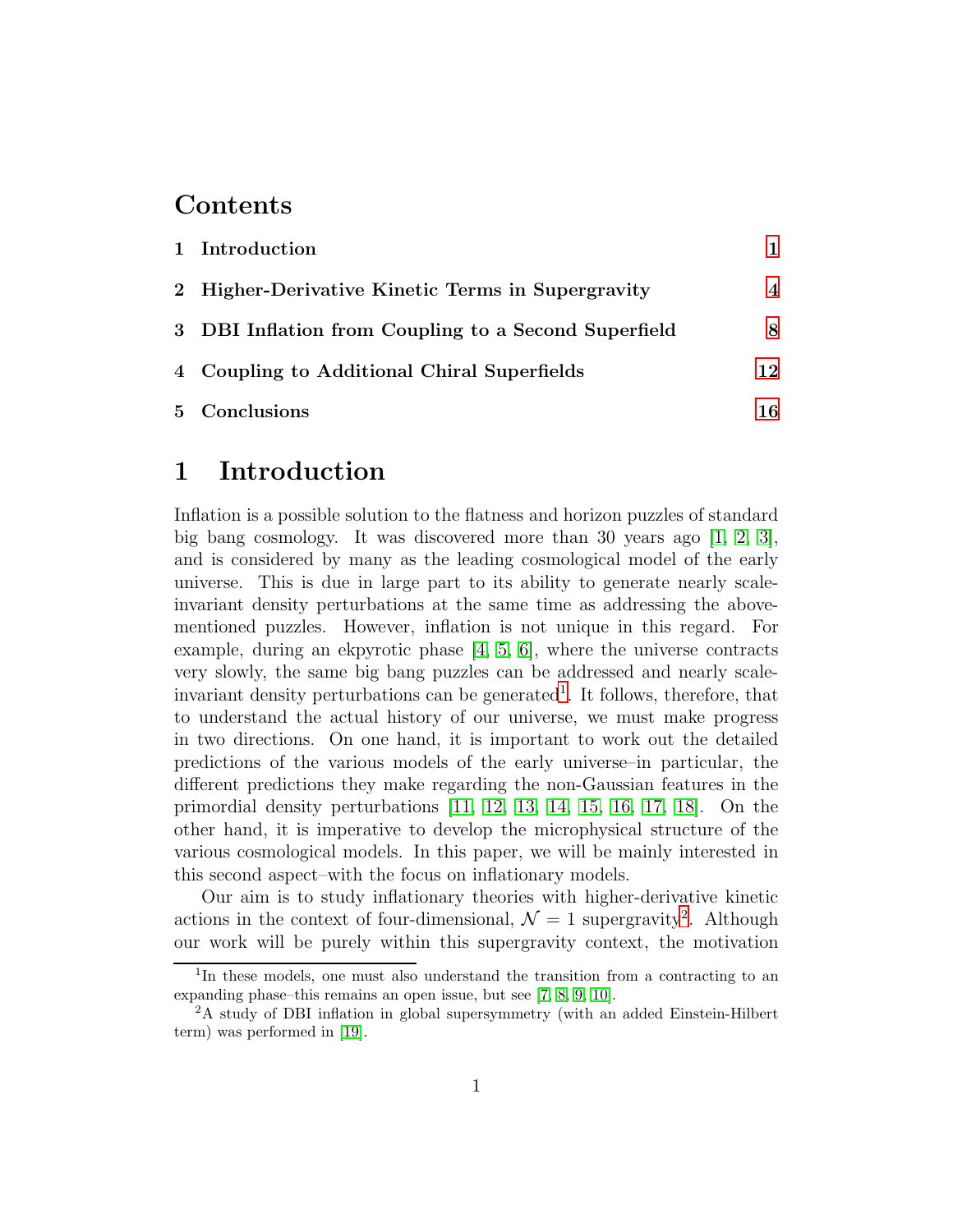stems from string theory. There, the dynamics of D-branes and M5-branes are described by the Dirac-Born-Infeld (DBI) action  $[20]^3$ . This action is unusual in that it contains higher-derivative terms which are essential to understanding its dynamics<sup>4</sup>. Furthermore, interactions between branes (and anti-branes) can generate an effective potential [\[23,](#page-20-1) [24,](#page-20-2) [25,](#page-20-3) [26,](#page-20-4) [27\]](#page-20-5). In such a setting, inflationary models based on the DBI action, in which the inflaton field is identified with a position modulus of the brane, have been constructed and shown to lead to interesting observational predictions–such as equilateral non-Gaussianities [\[28,](#page-20-6) [29\]](#page-20-7). These models have mainly been analyzed in non-supersymmetric effective field theory. However, realistic string compactifications typically preserve minimal supersymmetry in four dimensions–see, for example [\[30,](#page-20-8) [31\]](#page-20-9). It is of interest, therefore, to re-formulate these models within the context of four-dimensional,  $\mathcal{N}=1$  supergravity.

In a recent paper [\[32\]](#page-20-10), we developed a formalism for coupling chiral supermultiplets with higher-derivative kinetic terms to supergravity. Restricting to a single chiral superfield, we constructed a supergravitational generalization of the single real scalar DBI action. This supergravity theory then contains the DBI action of two real scalar fields–the constituents of the lowest component of the chiral supermultiplet–along with a specific potential energy. In the process, however, we discovered that when the higher-derivative terms become significant, the potential energy necessarily becomes negative– regardless of the form of the superpotential. Thus, with a single chiral supermultiplet, DBI inflation cannot occur! In this paper, we will show how this restriction can be overcome by coupling the supergravity DBI theory to one or more additional chiral superfields–each, however, with canonical two-derivative kinetic terms. Such couplings can lead to positive, inflationary potentials via the elimination of the new auxiliary fields. The required couplings are similar, and in some cases identical, to those previously considered in several two-derivative inflationary models in supergravity [\[33,](#page-20-11) [34,](#page-21-0) [35\]](#page-21-1). However, in the higher-derivative context, they lead to a number of new features, and to different predictions for cosmological observations.

We have two main results. 1) Within the context of  $\mathcal{N}=1$  supergravity, we provide a method for obtaining DBI inflation for a single real scalar

<sup>3</sup>The effective description in terms of the DBI action is valid at arbitrary velocity, but only as long as the proper acceleration of the branes is small.

<sup>4</sup>Higher-derivative terms involving the extrinsic and intrinsic brane curvatures–such as those discussed in [\[21,](#page-20-12) [22\]](#page-20-13)–can arise as well. We will not consider these couplings here, but note that they might be significant in certain applications.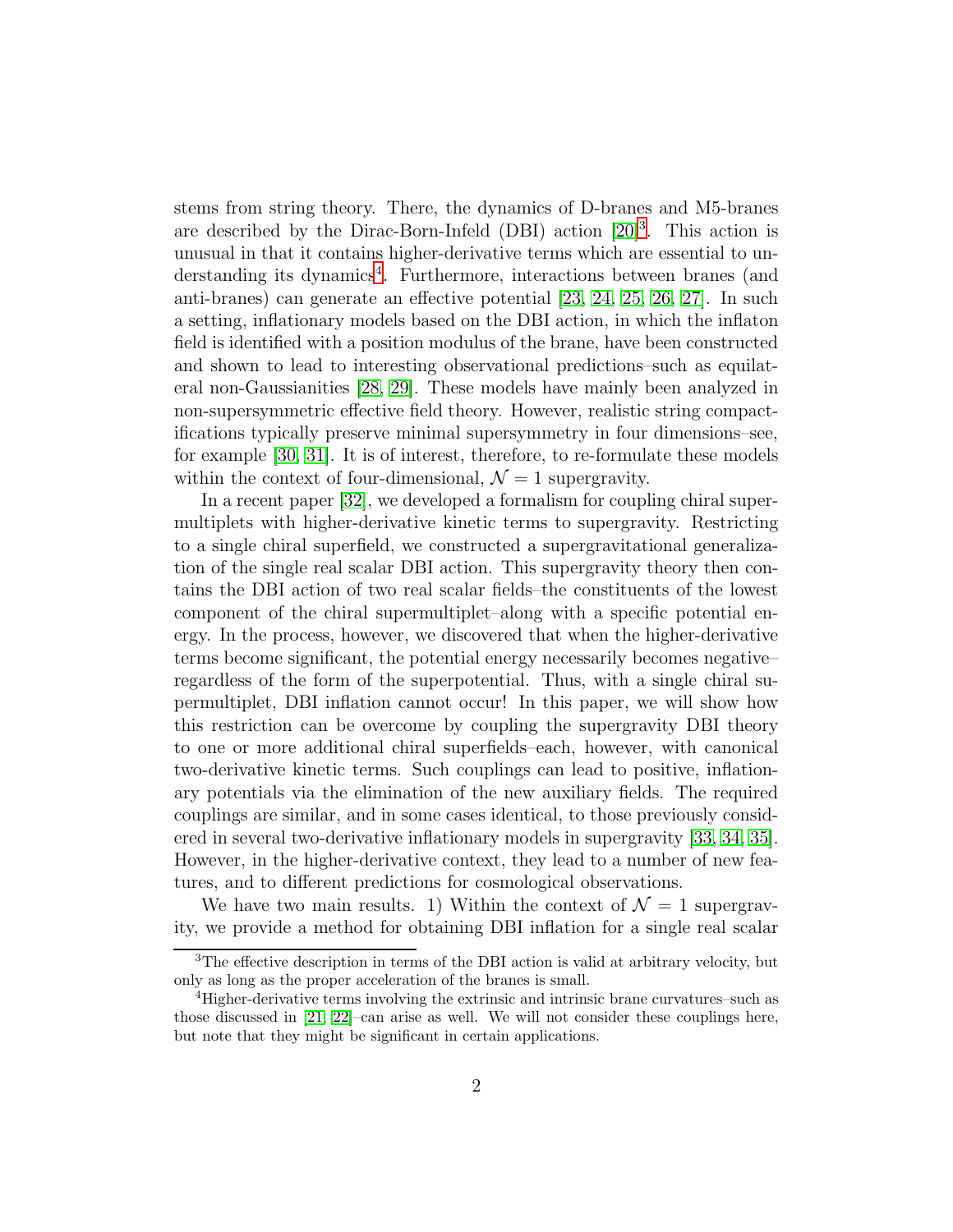component of a chiral superfield with an arbitrary potential energy. This is accomplished both when the higher-derivative terms are negligible and, more importantly, in the relativistic regime where the higher-derivative terms are dominant. We achieve this by coupling the single chiral superfield DBI theory to one additional chiral supermultiplet–with two-derivative kinetic energy, constrained Kähler potential and specific holomorphic couplings. 2) We show how one can obtain multi-real-field DBI models with positive potentials. There are two possibilities here. First, within the context of the models just discussed one can allow the scalar superpartner of the inflaton field to fully participate in the dynamics. This is accomplished by easing restrictions on the Kähler potential. In this case, the potential for the second real scalar field is automatically determined. Second, and more generally, one can couple the supergravity DBI theory to two or more additional chiral supermultiplets–in which case there is more freedom in constructing multi-field potentials. The multi-real-scalar-field models are of clear phenomenological interest, since they can each be compatible with current observational data while making predictions that are testable in the near future [\[36,](#page-21-2) [37\]](#page-21-3).

The plan of the paper is the following. In Section [2,](#page-4-0) we review the construction of single chiral superfield DBI actions in  $\mathcal{N}=1$  supergravity. This reveals that, in the relativistic regime, the potential for both real component scalars in the DBI action is negative and thus prohibits inflation from occurring. In Section [3,](#page-8-0) we show how the inclusion of a second chiral supermultiplet modifies this conclusion. In fact, via a judicious choice of both the Kähler potential and superpotential, this allows arbitrary positive potentials to be constructed for a single real DBI scalar field–while simultaneously fixing the remaining three real scalars. In the beginning of the next section, we briefly discuss how this theory can be modified so that both real component scalars of the DBI superfield become dynamical. In Section [4,](#page-12-0) we introduce a third chiral superfield. This allows us to construct a more general class of multi-field models of DBI inflation in supergravity, including, for example, models with inflationary potentials of the hybrid type. We conclude in Section [5.](#page-16-0)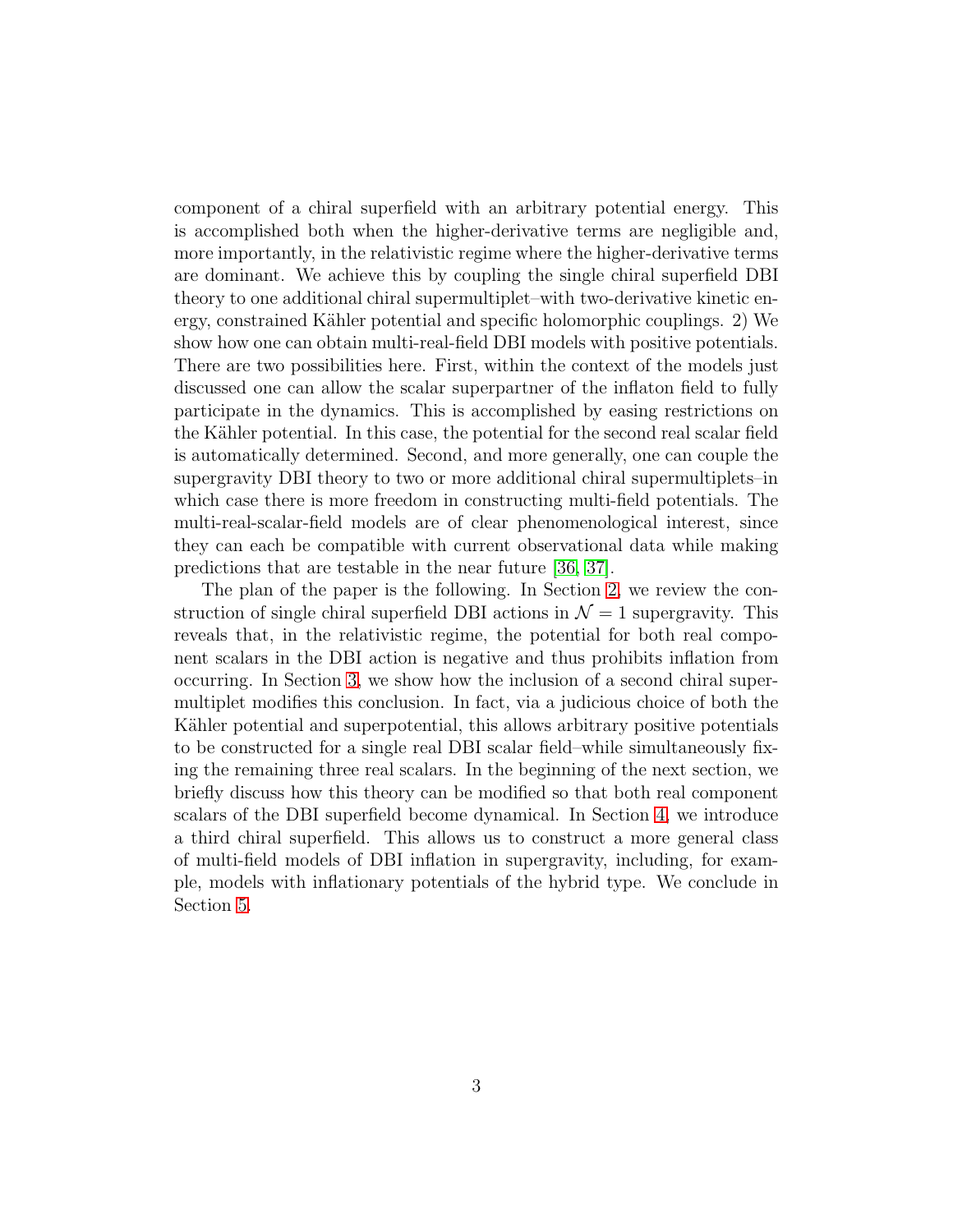## <span id="page-4-0"></span>2 Higher-Derivative Kinetic Terms in Supergravity

In [\[32\]](#page-20-10), we showed how to couple chiral superfields with higher-derivative kinetic terms to four-dimensional  $\mathcal{N}=1$  supergravity<sup>5</sup>. Since we are interested in cosmological applications, fermionic component fields will be ignored throughout. The construction takes place in curved superspace, which is the most natural setting for writing actions invariant under local supersymmetry transformations. A chiral superfield  $\Phi$  then admits the expansion

$$
\Phi = A + \Theta^{\alpha} \Theta_{\alpha} F, \tag{2.1}
$$

where  $\tilde{A}$  is a complex scalar field and  $\tilde{F}$  is a complex auxiliary field. The Θ coordinates are Grassmann-valued and carry local Lorentz indices (α denotes the index of a two-component Weyl spinor). They extend ordinary spacetime to curved superspace, and are defined precisely so that  $A$  and  $F$ arise as the components of  $\Phi$  in the above expansion. In curved superspace, supersymmetric Lagrangians can be constructed from the chiral integrals

$$
\int d^2\Theta(\bar{\mathcal{D}}^2 - 8R)L, \tag{2.2}
$$

where  $L$  is a scalar, hermitian function. The chiral projector in curved superspace is  $\bar{\mathcal{D}}^2 - 8R$ , where  $\bar{\mathcal{D}}_{\dot{\alpha}}$  is a spinorial component of the curved superspace covariant derivative  $\mathcal{D}_A = \{ \mathcal{D}_a, \mathcal{D}_\alpha, \bar{\mathcal{D}}_{\dot{\alpha}} \}$  and R is the curvature superfield. In its component expansion, R contains the Ricci scalar  $\mathcal R$  as well as the auxiliary fields of supergravity–namely a complex scalar M and a real vector  $b_m$ . The purely bosonic components in the  $\Theta$  expansion of R are

$$
R = -\frac{1}{6}M + \Theta^2 \left(\frac{1}{12}\mathcal{R} - \frac{1}{9}MM^* - \frac{1}{18}b_m b^m + \frac{1}{6}ie_a{}^m\mathcal{D}_m b^a\right) \,. \tag{2.3}
$$

Another superfield that we will need is the chiral density  $\mathcal E$  with expansion

$$
2\mathcal{E} = e(1 - \Theta^2 M^*),\tag{2.4}
$$

where  $e$  is the determinant of the vierbein. Note that the tangent space Lorentz indices  $A = \{a, \alpha, \dot{\alpha}\}\$ are related to the spacetime indices  $M =$ 

<sup>&</sup>lt;sup>5</sup>Also see [\[38\]](#page-21-4), where related results were obtained. Earlier work of interest includes [\[39,](#page-21-5) [40,](#page-21-6) [41,](#page-21-7) [42,](#page-21-8) [43,](#page-21-9) [44,](#page-21-10) [45,](#page-21-11) [46\]](#page-21-12).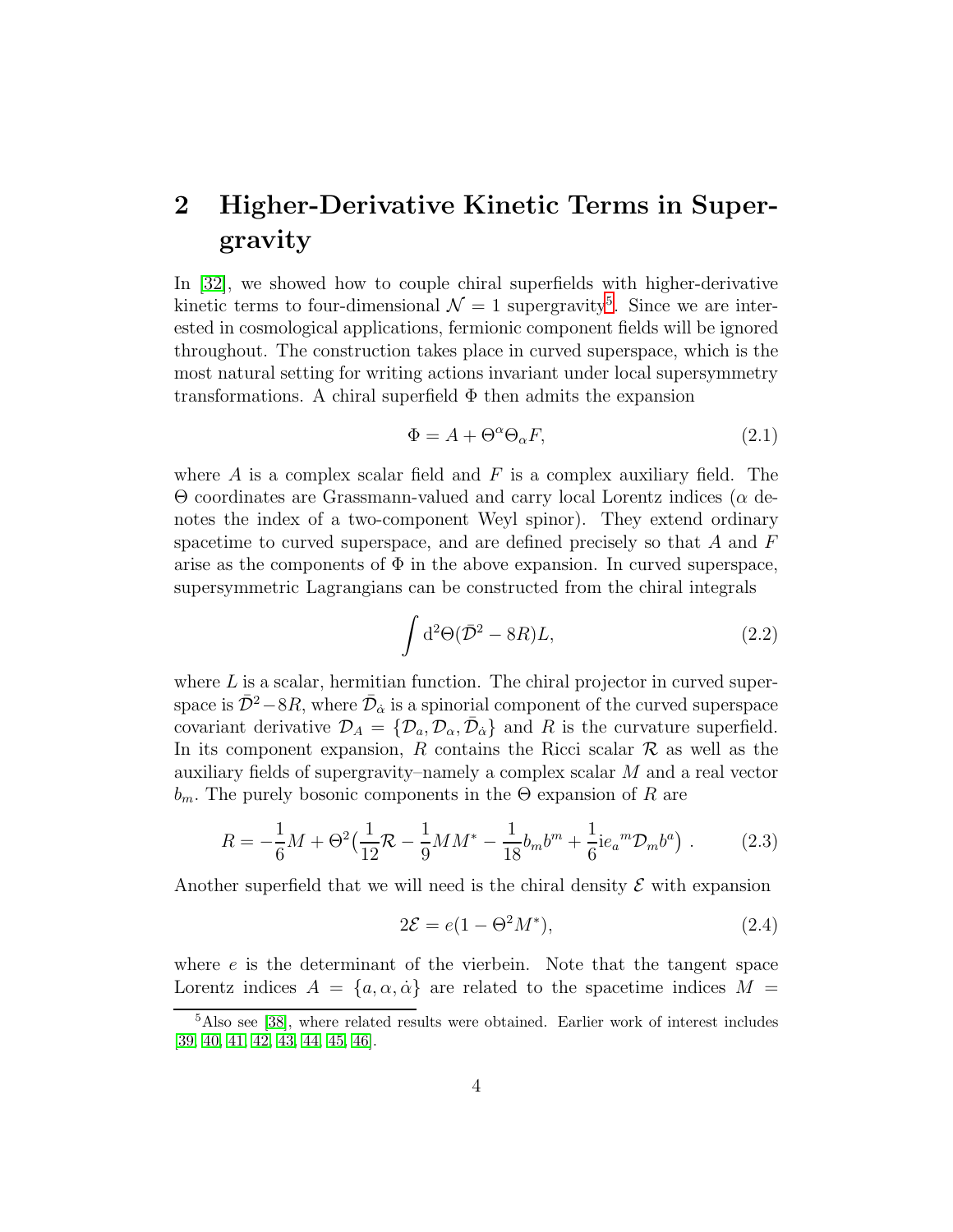${m, \mu, \mu}$  via the supervielbein  $E_M^A$  and its inverse, with  $E_m^a = e_m^a$  being the ordinary vierbein. For a complete discussion of curved superspace we refer the reader to [\[47\]](#page-22-0).

The supergravity theory of chiral supermultiplets with higher-derivative kinetic terms is defined via the Lagrangian

<span id="page-5-0"></span>
$$
\mathcal{L} = \int d^2\Theta 2\mathcal{E} \left[ \frac{3}{8} (\bar{\mathcal{D}}^2 - 8R) e^{-K(\Phi^i, \Phi^{\dagger k*})/3} + W(\Phi^i) \right] + h.c.
$$
  

$$
- \frac{1}{8} \int d^2\Theta 2\mathcal{E} (\bar{\mathcal{D}}^2 - 8R) \mathcal{D}\Phi^i \mathcal{D}\Phi^j \bar{\mathcal{D}}\Phi^{\dagger k*} \bar{\mathcal{D}}\Phi^{\dagger l*} T_{ijk*l*} + h.c. \quad (2.5)
$$

The first two terms contain the Kähler potential  $K(\Phi^i, \Phi^{\dagger k*})$ , which is an hermitian function of the chiral superfields  $\Phi^i$  (where index  $i = 1, 2, \ldots$  enumerates the fields) and the superpotential, given by the holomorphic function  $W(\Phi^i)$ . By themselves, these terms lead to "normal" two-derivative kinetic energy and a potential for the scalar superfields coupled to canonical supergravity. The final term, however, describes chiral superfields with higher-derivative kinetic energy.  $T_{ijk\ast l\ast}$  is a tensor superfield that is hermitian and symmetric in the indices  $i, j$  as well as in  $k^*, l^*$ . It contains an arbitrary real function of the chiral superfields and their covariant space-time derivatives  $\mathcal{D}_m$ , with all such indices contracted. Here, we will be interested in the case where only one of the chiral superfields, namely  $\Phi^1 \equiv \Phi$ , has a higher-derivative action–the generalization to many superfields with higher-derivative actions being straightforward. In that case,  $T_{iik*l*}$  effectively reduces to a single arbitrary function T of  $\Phi$ ,  $\Phi^{\dagger}$  and their spacetime derivatives.

By choosing this function appropriately, one can write a supergravity version of the single real scalar field DBI action. It turns out that we need to consider a Kähler potential with the property

$$
\frac{\partial^2 K}{\partial \Phi \partial \Phi^\dagger}| = K_{,AA^*} = 1 \tag{2.6}
$$

and a tensor superfield [\[48,](#page-22-1) [32\]](#page-20-10)

<span id="page-5-1"></span>
$$
16T = \frac{f(\Phi, \Phi^{\dagger})}{1 + f\partial\Phi \cdot \partial\Phi^{\dagger}e^{K/3} + \sqrt{(1 + f\partial\Phi \cdot \partial\Phi^{\dagger}e^{K/3})^2 - f^2(\partial\Phi)^2(\partial\Phi^{\dagger})^2e^{2K/3}}}.
$$
\n(2.7)

Here  $f(\Phi, \Phi^{\dagger})$  is an arbitrary hermitian function and we have used the notation that  $\partial \Phi \cdot \partial \Phi^{\dagger} = g^{mn} \mathcal{D}_m \Phi \mathcal{D}_n \Phi^{\dagger}$ . In a brane setting, the lowest component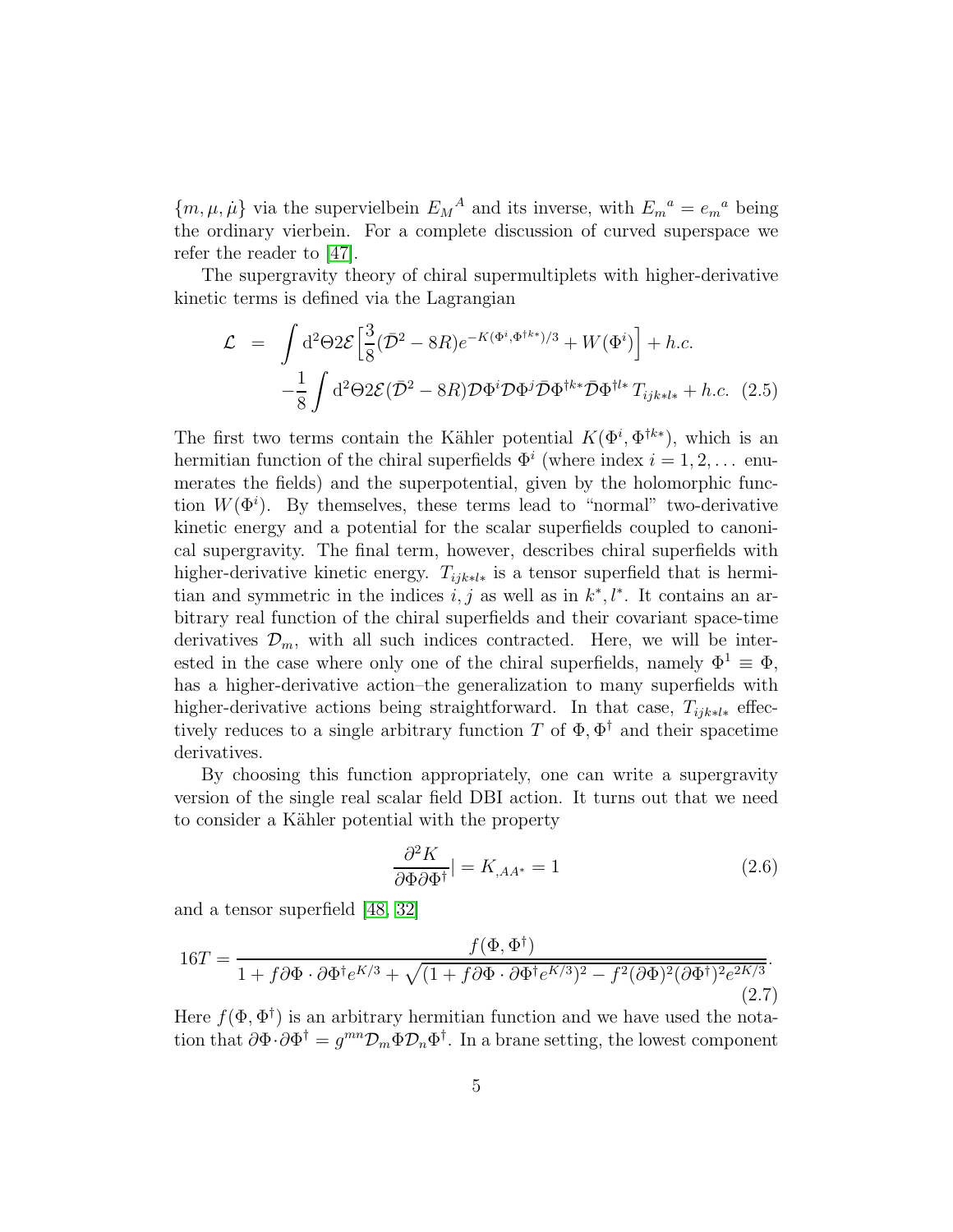of the f function can be identified with the warp factor of the direction in which the brane moves. Performing the  $d^2\Theta$  integral in the Lagrangian [\(2.5\)](#page-5-0) picks out the  $\Theta^2$  component of the integrand. A feature of chiral supergravity is that, after performing this integration, one does not end up in Einstein frame. Rather, one has to perform a Weyl rescaling of the fields first, with the vierbein transforming as

$$
e_m^a \to e_m^{\ a} e^{K/6}.\tag{2.8}
$$

Note that this rescaling also removes the factors of  $e^{K/3}$  in [\(2.7\)](#page-5-1). Then, after eliminating the auxiliary fields  $b_m$ , M of the supergravity multiplet, the Lagrangian reduces to

<span id="page-6-0"></span>
$$
\frac{1}{e}\mathcal{L} = -\frac{1}{2}\mathcal{R} + 3e^{K}|W|^{2} \n- \frac{1}{f} \left( \sqrt{1 + 2f \partial A \cdot \partial A^{*} + f^{2} (\partial A \cdot \partial A^{*})^{2} - f^{2} (\partial A)^{2} (\partial A^{*})^{2}} - 1 \right) \n+ e^{K/3}|F|^{2} + e^{2K/3} (F(D_{A}W) + F^{*}(D_{A}W)^{*})
$$
\n(2.9)  
\n-32  $e^{K/3}|F|^{2} \partial A \cdot \partial A^{*} \mathcal{T} + 16e^{2K/3}|F|^{4} \mathcal{T}$ .

Here  $\mathcal T$ , which is the Weyl rescaled lowest component of  $T$ , is given by

$$
16\mathcal{T} = \frac{f}{1 + f \partial A \cdot \partial A^* + \sqrt{(1 + f \partial A \cdot \partial A^*)^2 - f^2 (\partial A)^2 (\partial A^*)^2}} \tag{2.10}
$$

with  $f = f(A, A^*)$ . The second line of [\(2.9\)](#page-6-0) can be recognized as the DBI action for the two real scalar fields  $\phi$ ,  $\xi$  that make up the complex scalar A [\[48\]](#page-22-1). That is, the simplest  $\mathcal{N} = 1$  supergravity generalization of the single real scalar DBI action naturally produces a DBI theory for both real scalar component fields. As can be seen from the action, when the fields depend only on time there exists an upper bound on the velocity of A given by

<span id="page-6-1"></span>
$$
|\dot{A}|^2 \le \frac{1}{2f}.\tag{2.11}
$$

The so-called *relativistic regime* corresponds to the situation where this bound is (almost) saturated. Models of DBI inflation [\[28\]](#page-20-6) exploit this inequality. As the brane moves towards a region of large  $f$ , the scalars are automatically constrained to move slowly–allowing for inflation to occur on potentials that would otherwise be too steep.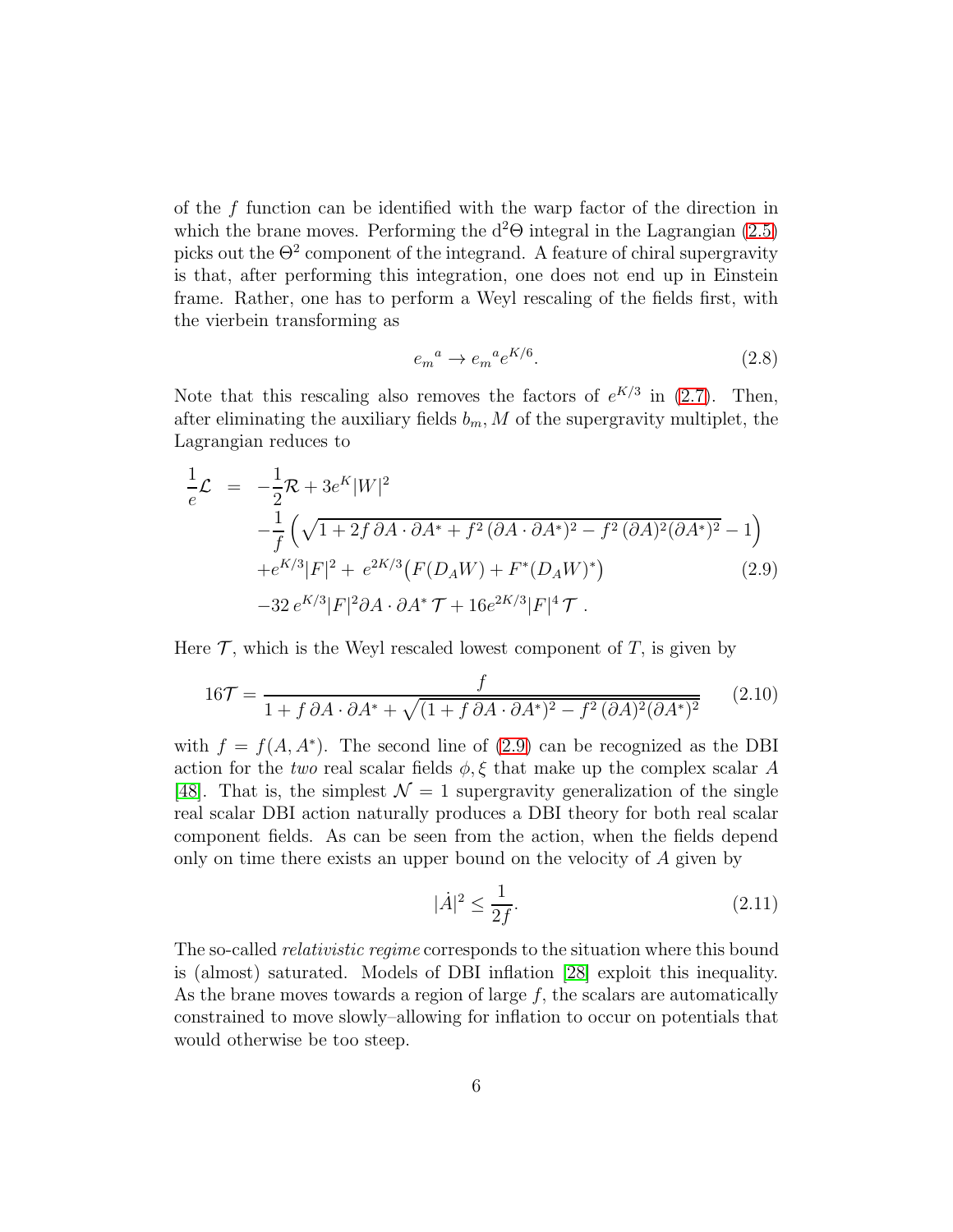In the above Lagrangian, the auxiliary field F has not yet been eliminated. Its equation of motion is algebraic, and given by

$$
F + e^{K/3} (D_A W)^* + 32F \mathcal{T} (e^{K/3} |F|^2 - \partial A \cdot \partial A^*) = 0.
$$
 (2.12)

Interestingly, this is a cubic equation. Thus,  $F$  admits up to three solutions. In our previous paper [\[32\]](#page-20-10), we showed that one of these solutions, which we termed the *ordinary branch*, is directly related to the usual solution for  $F$  that one obtains in the absence of higher-derivative terms. In this paper, we only consider this branch. The remaining two branches lead to entirely different theories, which are not continuously connected to the ordinary branch as the higher-derivative terms become small. The ordinary branch solution for  $F$  is given by

$$
F = F_+ + F_-, \tag{2.13}
$$

where

$$
F_{\pm} = \left(-\frac{q}{2} \pm \left( (\frac{q}{2})^2 + (\frac{p}{3})^3 \right)^{1/2} \right)^{1/3},
$$
\n
$$
q = \frac{1}{32\mathcal{T}} \frac{(D_A W)^{*2}}{D_A W}, \qquad p = e^{-K/3} \frac{(D_A W)^{*}}{D_A W} \left(\frac{1}{32\mathcal{T}} - \partial A \cdot \partial A^*\right).
$$
\n(2.14)

When f is small, so is  $\mathcal T$  and F approaches the usual solution

$$
F \approx -e^{K/3} (D_A W)^*.
$$
 (f small) \t(2.15)

In this *non-relativistic* limit, after substituting for  $F$  one obtains the usual potential

$$
V_{\text{non-rel.}} = e^{K} (|D_A W|^2 - 3|W|^2). \tag{2.16}
$$

Note that this expression is only valid as long as the higher-derivative terms in A are irrelevant.

More interesting for our purposes is the *relativistic limit*, where  $f$  is large and  $|\dot{A}|^2$  correspondingly small, with  $\mathcal{T} \approx f/8$ . In that case, the solution for F approaches

$$
F \approx -\left(\frac{(D_A W)^{*2}}{4f D_A W}\right)^{1/3}.
$$
 (f large) (2.17)

After substituting for  $F$  in the relativistic limit, the Lagrangian becomes

<span id="page-7-0"></span>
$$
\frac{1}{e}\mathcal{L}_{\text{rel.}} = -\frac{1}{2}\mathcal{R} + 3e^K|W|^2 - \frac{3}{2}\frac{e^K|D_A W|^2}{\left(4f\,e^K|D_A W|^2\right)^{1/3}}\tag{2.18}
$$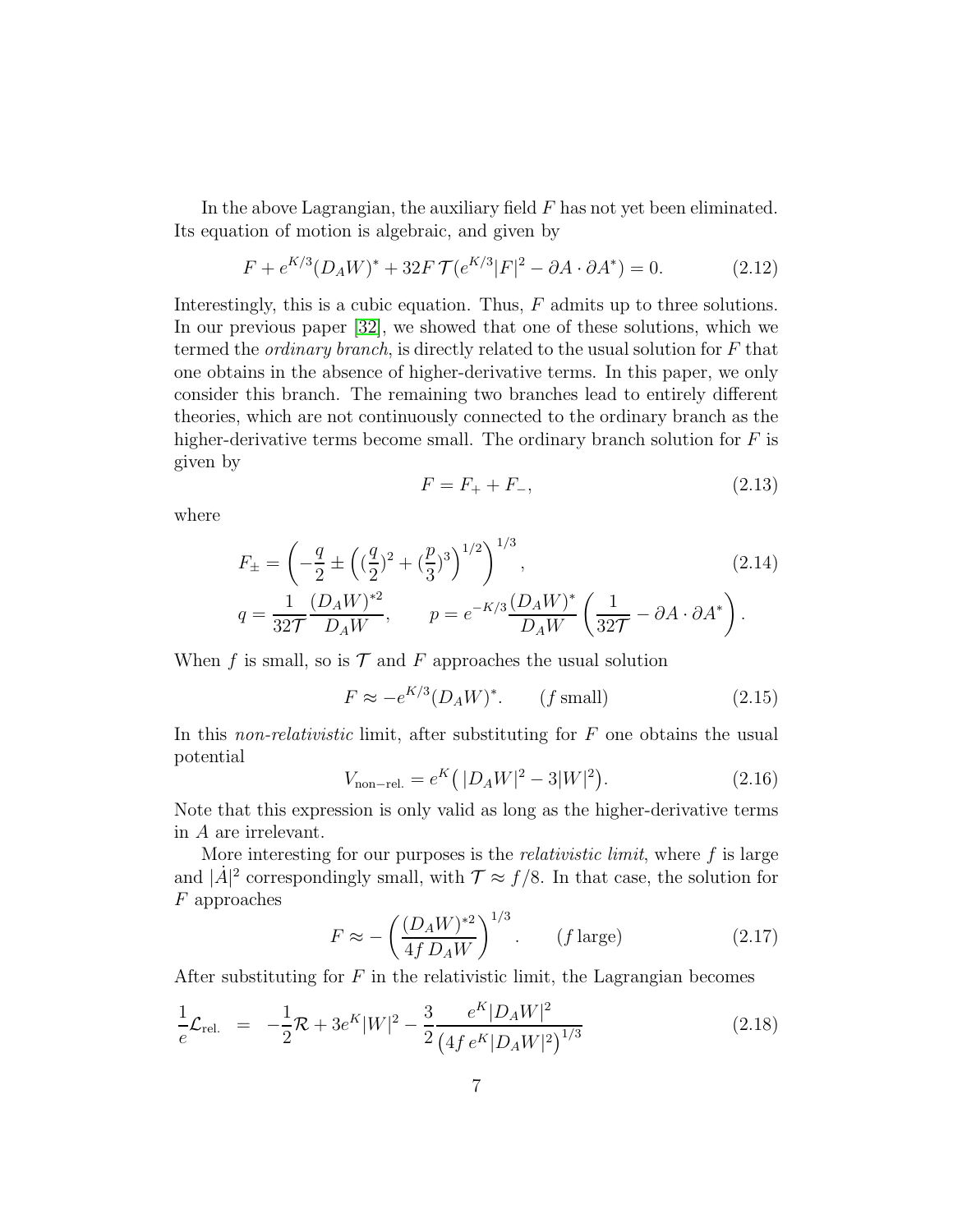$$
-\frac{1}{f}\left(\sqrt{1+2f\,\partial A\cdot\partial A^*+f^2\,(\partial A\cdot\partial A^*)^2-f^2\,(\partial A)^2(\partial A^*)^2}-1\right) + \mathcal{O}(f^{-2/3}).
$$

Thus, to leading order the potential is given by

<span id="page-8-1"></span>
$$
V_{\text{rel.}} = -3e^{K}|W|^{2},\tag{2.19}
$$

which is negative for any choice of superpotential. The term arising from eliminating  $F$  is sub-leading. It is evident, therefore, that inflation cannot occur since a phase of de-Sitter-like expansion requires a positive energy density in the universe. Thus, supergravitational relativistic DBI inflation with a single chiral superfield does not work!

### <span id="page-8-0"></span>3 DBI Inflation from Coupling to a Second Superfield

We have shown that, in the relativistic limit, the supergravitational DBI theory of a single chiral supermultiplet  $\Phi$  has a negative potential energy and, hence, inflation cannot occur. Let us now extend this theory by coupling it to a second chiral superfield S with component expansion

$$
S = B + \Theta^{\alpha} \Theta_{\alpha} F_B. \tag{3.1}
$$

Here  $B$  is a complex scalar and  $F_B$  the complex auxiliary field associated with  $S$ . We will assume that this second field has a two-derivative action<sup>6</sup>. Then, choosing a Kähler potential such that

<span id="page-8-2"></span>
$$
K_{,AA^*} = 1\,,\tag{3.2}
$$

$$
K_{,AB^*} = 0 = K_{,A^*B} \,,\tag{3.3}
$$

and after the same manipulations as in the previous section–for example, Weyl rescaling the action and eliminating the auxiliary fields  $b_m$ , M-we obtain the Lagrangian

$$
\frac{1}{e}\mathcal{L} = -\frac{1}{2}\mathcal{R} + 3e^K|W|^2 - K_{,BB^*}\partial B \cdot \partial B^*
$$

 ${}^{6}$ One could equally well assume that it also has higher-derivative kinetic terms, but that they are unimportant in the vacuum. For simplicity, we will not pursue this option here.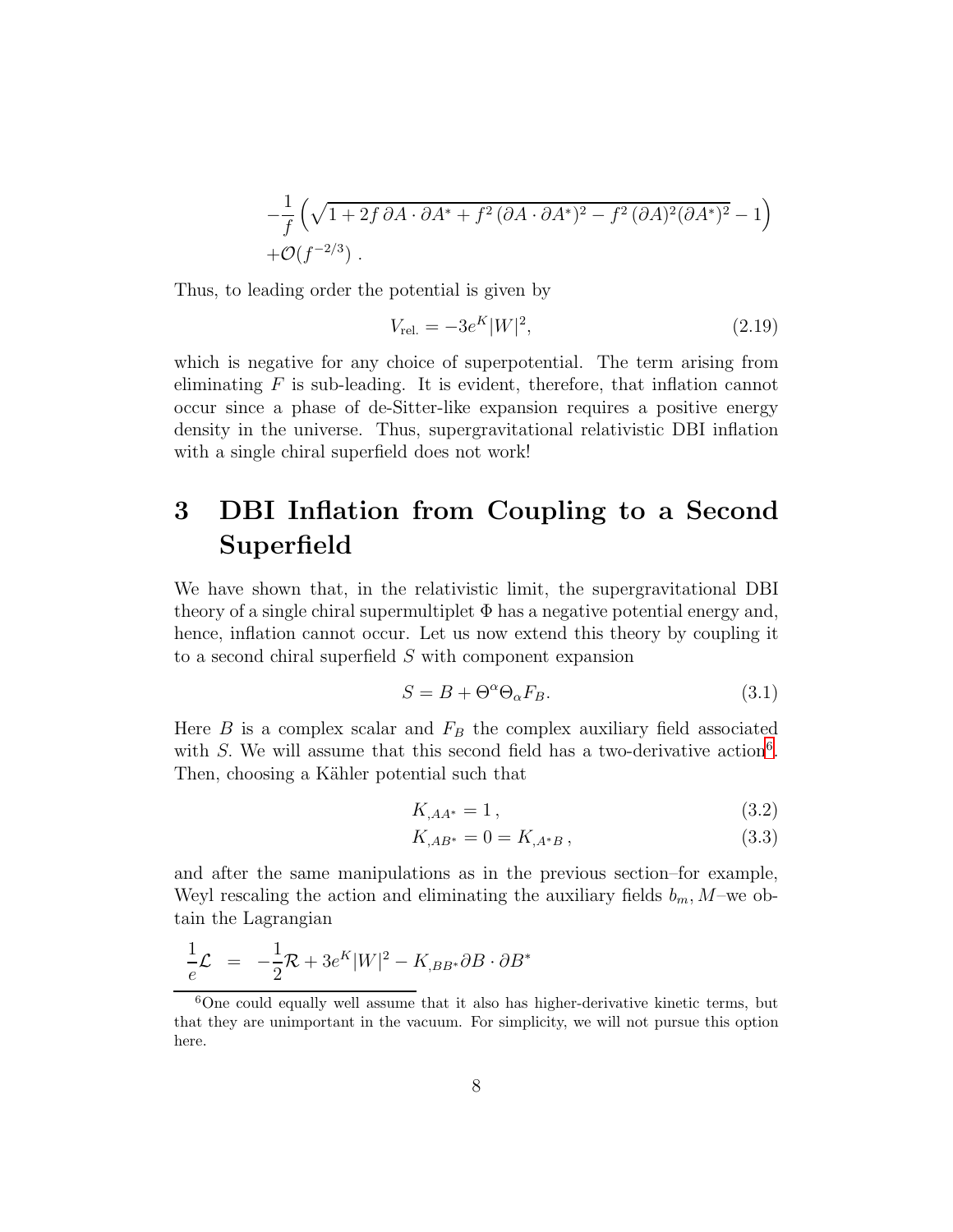$$
-\frac{1}{f}\left(\sqrt{1+2f\,\partial A\cdot\partial A^*+f^2\,(\partial A\cdot\partial A^*)^2-f^2\,(\partial A)^2(\partial A^*)^2}-1\right) +K_{,BB^*}e^{K/3}|F_B|^2+e^{2K/3}(F_B(D_BW)+F_B^*(D_BW)^*) +e^{K/3}|F|^2+e^{2K/3}(F(D_AW)+F^*(D_AW)^*) -32\,e^{K/3}|F|^2\partial A\cdot\partial A^*\,\mathcal{T}+16e^{2K/3}|F|^4\,\mathcal{T}.
$$
 (3.4)

In this expression, the auxiliary fields  $F, F_B$  of the two chiral multiplets have not yet been eliminated. Their equations of motion are given by

<span id="page-9-1"></span>
$$
F + e^{K/3} (D_A W)^* + 32F \mathcal{T} (e^{K/3} |F|^2 - \partial A \cdot \partial A^*) = 0,
$$
 (3.5)

$$
K_{,BB^*}F_B + e^{K/3}(D_B W)^* = 0.
$$
\n(3.6)

Note that these equations are not coupled and, thus,  $F$  can be eliminated as in the previous section. It is also straightforward to substitute for  $F_B$ , since its equation of motion is algebraic and linear. In the non-relativistic limit–that is, when  $f$  is small–one obtains the usual potential

$$
V_{\text{non-rel.,2 superfields}} = e^{K} (|D_A W|^2 + K^{,BB^*} |D_B W|^2 - 3|W|^2). \tag{3.7}
$$

However, in the relativistic limit the  $|D_A W|^2$  term again is subdominant and the potential becomes

<span id="page-9-0"></span>
$$
V_{\text{rel.},2\,\text{superfields}} = e^K \left( K^{,BB^*} | D_B W |^2 - 3e^K |W|^2 \right). \tag{3.8}
$$

Comparing this to expression [\(2.19\)](#page-8-1), we see that in the two superfield case a new, positive definite term enters the potential energy! Hence, by choosing the superpotential appropriately, the overall potential can be made positive along the direction(s) of interest in field space–thus enabling inflation to occur.

We will first be interested in the case where one allows the two real scalars in

<span id="page-9-2"></span>
$$
A = \frac{1}{\sqrt{2}}(\phi + i\xi)
$$
\n(3.9)

to be dynamically relevant. These scalars both have kinetic terms of the DBI form–as is evident, for example, from [\(2.18\)](#page-7-0). Our formalism also implies that, after the potential energy has been chosen for the first scalar, the potential of the second scalar is automatically determined. Moreover, when the Kähler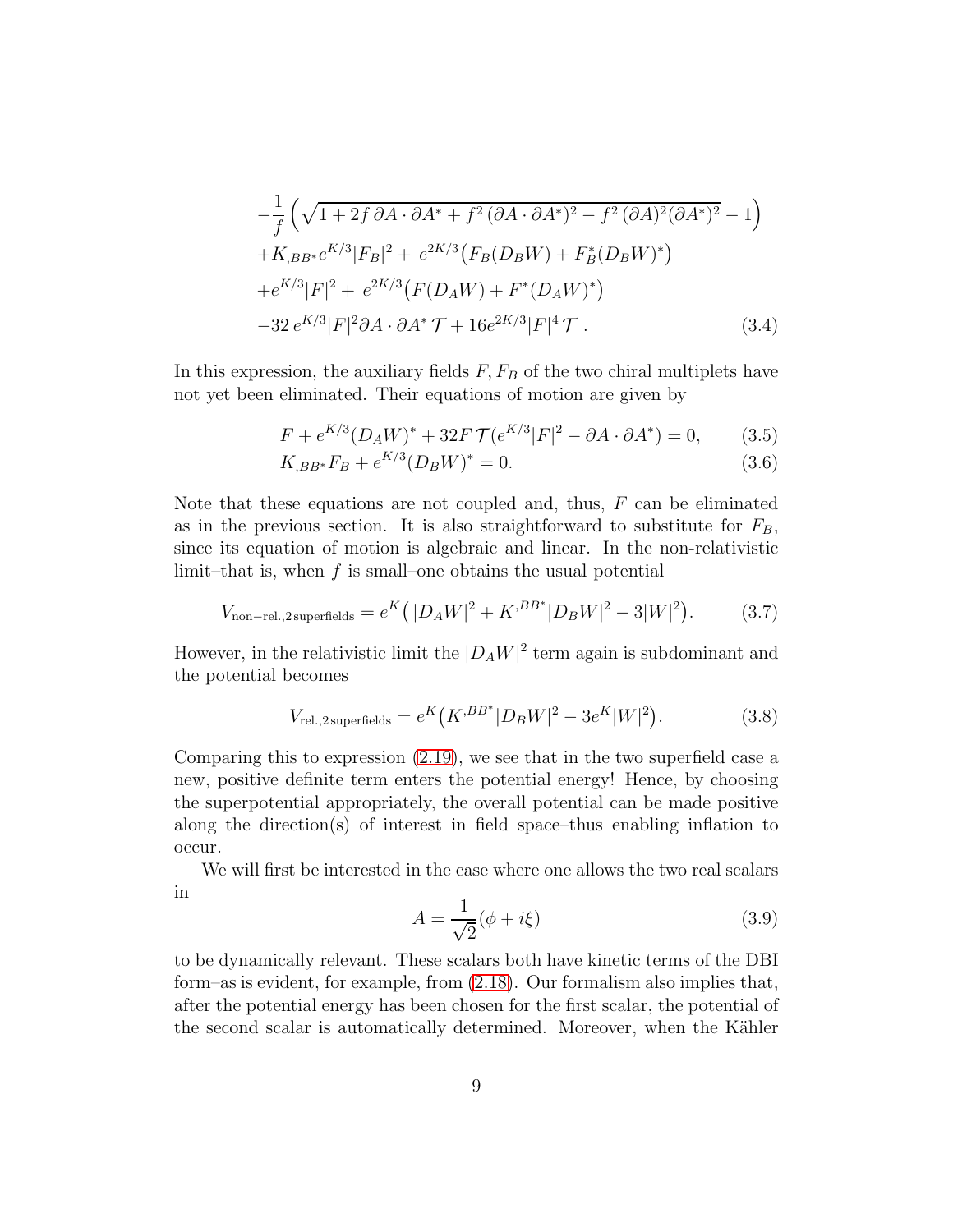potential satisfies certain additional requirements–which we derive below– this second scalar can be stabilized. In this case, our construction allows one to obtain an arbitrary positive potential. Choosing this appropriately leads effectively to a single real component field model of DBI inflation.

We choose for the superpotential  $W$  an Ansatz first used in [\[33\]](#page-20-11) and analyzed, in detail, in [\[34\]](#page-21-0) within the context of ordinary two-derivative supergravity. This Ansatz is

<span id="page-10-0"></span>
$$
W = Sw(\Phi),\tag{3.10}
$$

where  $w(\Phi)$  is a "real" holomorphic function of  $\Phi$ ; that is,  $w(\Phi) = \sum_n c_n \Phi^n$ with  $c_n \in \mathbb{R}$ . The coefficients are chosen to be real for simplicity. The lowest component of W is given by  $Bw(A)$ . On the  $B = 0$  plane, we have  $W =$  $0, D_B W = w(A)$  and, hence, the potential energy [\(3.8\)](#page-9-0) becomes

$$
V_{B=0} = e^{K(A,A^*)} K^{,BB^*} |w(A)|^2.
$$
 (3.11)

Here, the Kähler potential is also evaluated at  $B = 0$ . The B field can always be rescaled so that its kinetic term is canonical (when  $B = 0$ ). Correspondingly, we will take  $K_{,BB^*}|_{B=0} = 1$ . Then the potential further simplifies to

<span id="page-10-1"></span>
$$
V_{B=0} = e^{K(A,A^*)} |w(A)|^2.
$$
\n(3.12)

For this expression to be physically relevant, one must ensure that the dynamics is restricted to the  $B = 0$  plane. That is, the two real scalar fields  $b, d$ , defined by

$$
B = \frac{1}{\sqrt{2}}(b + \mathrm{i}d) \tag{3.13}
$$

must be stabilized with zero vacuum expectation values. In an inflationary context, this means that around  $b = d = 0$  the scalar squared masses  $m_b^2, m_d^2$ must be positive and at least as large as the Hubble expansion scale  $H^2$ . A straightforward calculation shows that

$$
m_b^2 = \frac{\partial^2 V}{\partial b^2}|_{b=d=0}
$$
  
=  $\left(\frac{1}{2}\frac{\partial^2 V}{\partial B^2} + \frac{\partial^2 V}{\partial B \partial B^*} + \frac{1}{2}\frac{\partial^2 V}{\partial B^*2}\right)|_{B=0}$   
=  $-e^{K(A,A^*)}|w(A)|^2 K_{,BBB^*B^*},$  (3.14)

with a similar expression for  $m_d^2$ . One can assume that, during inflation, the dynamics is dominated by the potential and, thus, the Friedmann equation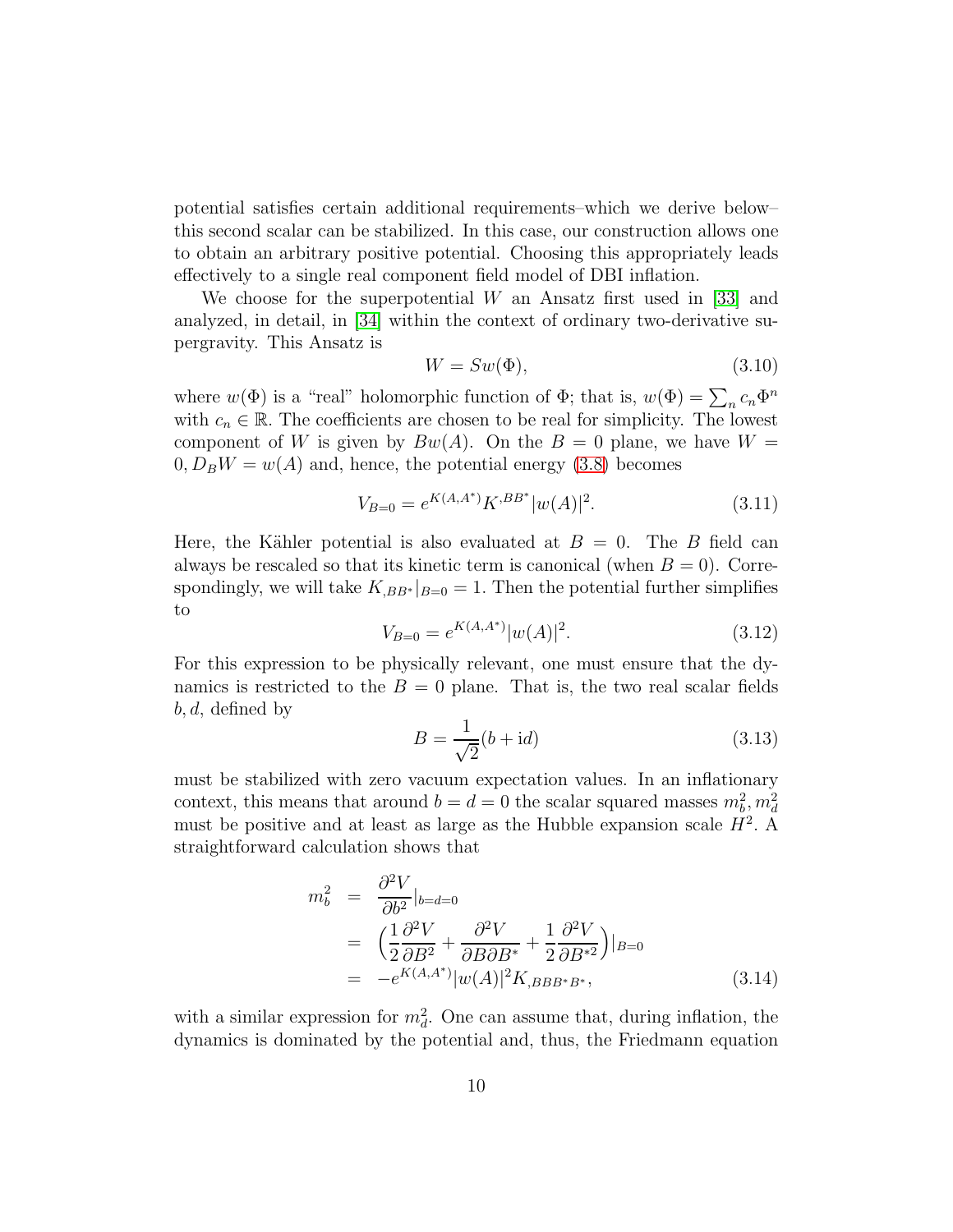implies that  $V \approx 3H^2$ . Then the requirement that  $m_b^2, m_d^2 \gtrsim H^2$  translates into the stability condition

<span id="page-11-0"></span>
$$
K_{,BBB^*B^*} \lesssim -\frac{1}{3}.\tag{3.15}
$$

This condition is analogous to that found in two-derivative supergravity mod-els [\[34\]](#page-21-0). It can be satisfied, for example, if the Kähler potential includes a term  $\zeta (BB^*)^2$  with  $\zeta \lesssim -1/12$ .

Now note that for the superpotential [\(3.10\)](#page-10-0),  $D_A W$  is proportional to B and hence vanishes on the  $B = 0$  plane. Thus, the potential term  $e^{K} |D_A W|^2$ that becomes subdominant in the relativistic limit, is actually zero on the inflationary trajectory for models of this type. This can also be seen directly from the equation of motion  $(3.5)$  for F-for the Ansatz  $(3.10)$  the ordinary branch solution for F is simply the trivial solution  $F = 0$  if we restrict to the  $B = 0$  plane. In other words, in going from the approximately two-derivative regime to the relativistic DBI regime, the potential does not change for the models considered here. This special feature is entirely non-trivial, and arises as a direct consequence of the choice [\(3.10\)](#page-10-0). It greatly facilitates the analysis of the corresponding inflationary models.

Let us now restrict the theory further, so that only a single real scalar field in  $(3.9)$  remains dynamical. For this purpose, choose the Kähler potential to depend on  $\Phi, \Phi^{\dagger}$  via the combination  $-\frac{1}{2}$  $\frac{1}{2}(\Phi - \Phi^{\dagger})^2$  only. Then, the Kähler potential will not depend on  $\phi$ . Correspondingly, if  $\xi$  is now stabilized around  $\xi = 0$  with a sufficiently high mass, then the dynamics will take place entirely in the  $\phi$  direction with the potential

$$
V_{\phi} = w \left(\frac{\phi}{\sqrt{2}}\right)^2 \tag{3.16}
$$

Thus, any smooth positive potential can be engineered in this way, simply by identifying  $w$  with the square root of the desired potential and analytically continuing  $w$  to the complex plane [\[34\]](#page-21-0). However, for consistency, one must check under what conditions  $\xi$  is stabilized. Its mass along the putative inflationary trajectory is given by

<span id="page-11-1"></span>
$$
m_{\xi}^{2} = \frac{\partial^{2} V}{\partial \xi^{2}}|_{\xi=b=d=0}
$$
  
= 
$$
\left(-\frac{1}{2}\frac{\partial^{2} V}{\partial A^{2}} + \frac{\partial^{2} V}{\partial A \partial A^{*}} - \frac{1}{2}\frac{\partial^{2} V}{\partial A^{*2}}\right)|_{\xi=B=0}
$$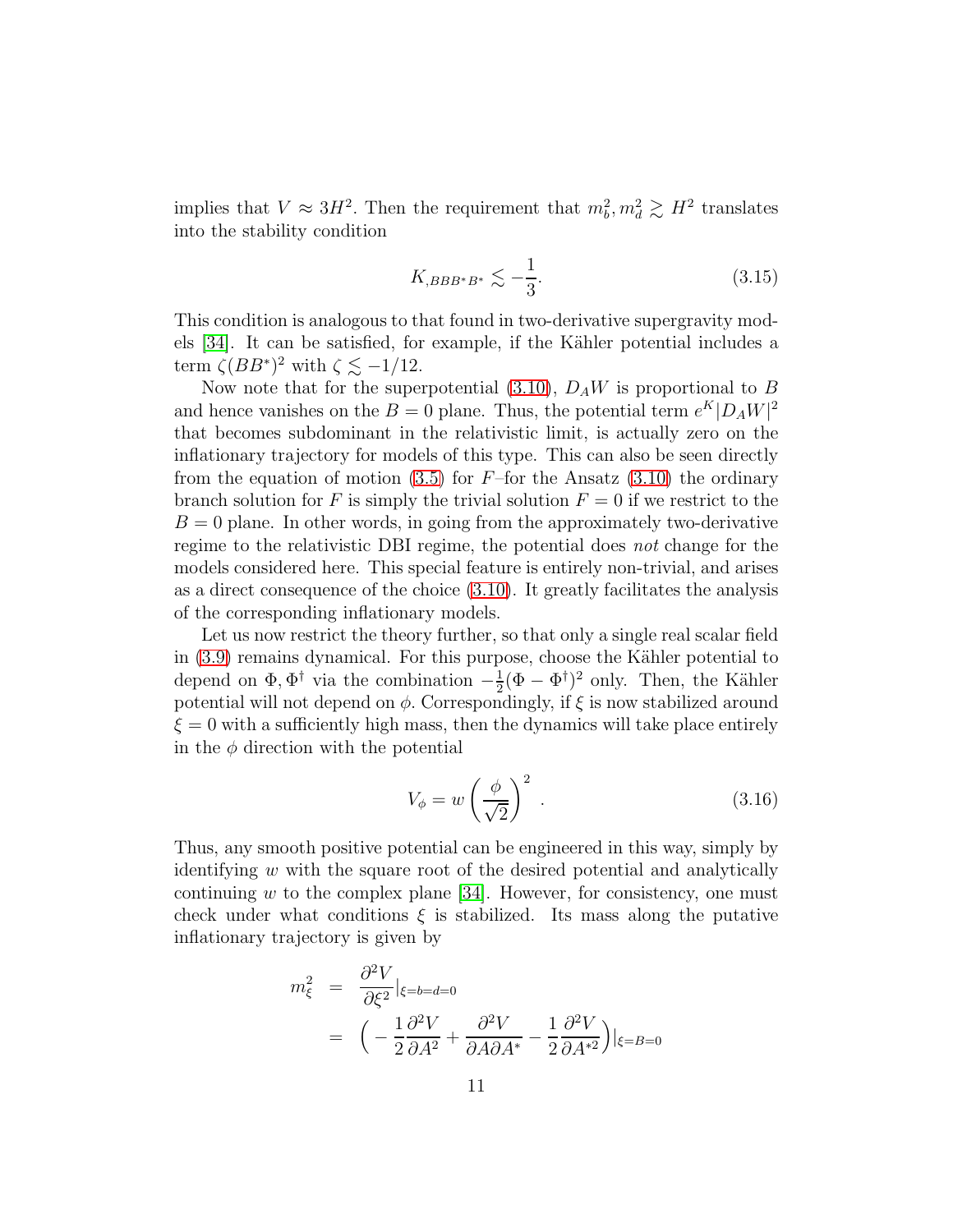$$
= -ww'' + w'^2 + 2w^2(1 - K_{,AA^*BB^*}), \tag{3.17}
$$

where  $w' = w_{A} |_{\xi=0}$ . This mass is identical to that obtained in two-derivative supergravity theories [\[34\]](#page-21-0). A working model of single real component field DBI inflation must then satisfy  $m_{\xi}^2 \gtrsim H^2$ -otherwise perturbations in the  $\xi$ field also become relevant. When  $w''/w$  and  $(w'/w)^2$  are small (bearing in mind that for DBI inflation they need not be as small as for two-derivative inflation), this translates into the requirement

<span id="page-12-1"></span>
$$
K_{,AA^*BB^*} \lesssim \frac{5}{6}.\tag{3.18}
$$

An example of a Kähler potential satisfying all of the above assumptions and stability constraints was discussed in [\[34\]](#page-21-0). Here, we will simply repeat it for specificity. It is given by

<span id="page-12-2"></span>
$$
K = -\frac{1}{2}(\Phi - \Phi^{\dagger})^2 + SS^{\dagger} + \zeta (SS^{\dagger})^2 + \frac{\gamma}{2} SS^{\dagger}(\Phi - \Phi^{\dagger})^2 \tag{3.19}
$$

with  $\zeta \lesssim -1/12$  and  $\gamma \gtrsim 5/6$ .

### <span id="page-12-0"></span>4 Coupling to Additional Chiral Superfields

DBI inflation was inspired by string theory, and is of importance because it has a more direct link to microphysics than most inflationary models. The higher-derivative terms play a crucial role in DBI theories, since they lead to the speed limit [\(2.11\)](#page-6-1). They also imply the generation of significant equilateral non-Gaussianity [\[28,](#page-20-6) [29\]](#page-20-7). Interestingly, models of single real scalar field DBI inflation are already tightly constrained by current observations– precisely because of the constraints imposed by the underlying microphysics. Such models could be ruled out in the near future  $[49, 50, 51, 52]$  $[49, 50, 51, 52]$  $[49, 50, 51, 52]$  $[49, 50, 51, 52]$ . However, restricting to a single real scalar field is not necessary within a string theory context. For example, many DBI models that have been considered focus on a D3-brane moving along a warped throat of an internal Calabi-Yau manifold. The radial direction is typically identified with the inflaton. By construction, however, such models naturally have multiple real scalar fields, with the angular directions in the Calabi-Yau space providing the additional degrees of freedom [\[36\]](#page-21-2). Hence, it is of interest to also study multi-field models of DBI inflation. For such theories, the constraints arising from the comparison with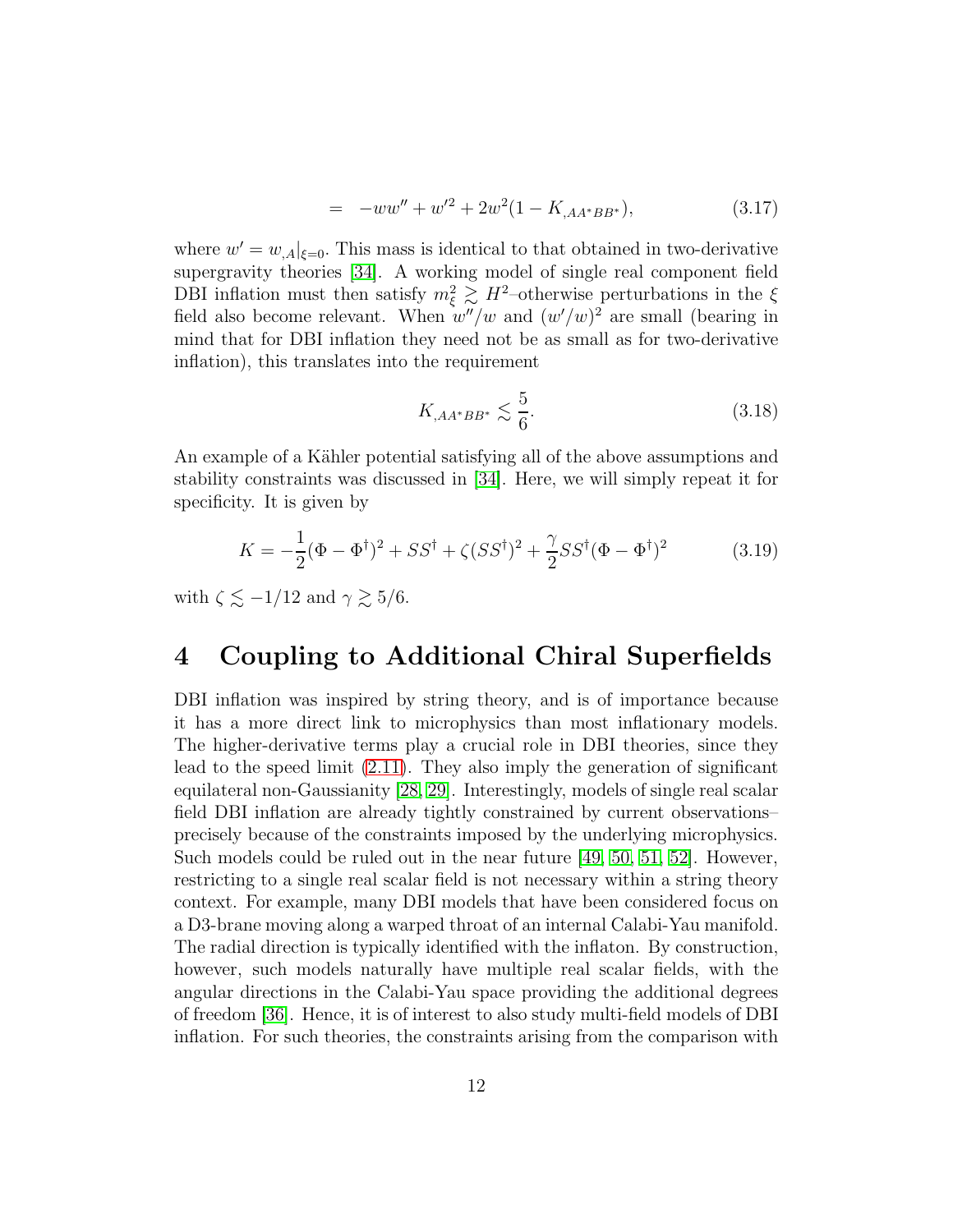observational data are typically less severe. An interesting recent example is provided in [\[37\]](#page-21-3), which is in agreement with all current observations, but where significant non-Gaussianities of both local and equilateral type are predicted.

The models studied in the previous section, if the second real scalar  $\xi$  is not stabilized, can be regarded as two real scalar field models. This can be achieved by removing restriction  $(3.18)$  on the Kähler potential. However, the form of the potential [\(3.12\)](#page-10-1) is then rather restrictive. We found that an essentially arbitrary positive potential could be obtained in the purely  $\phi$ direction by choosing  $w(A)$  appropriately. But, given  $w(A)$ , the potential for the second field  $\xi$  is then determined at the same time. Hence, there is a risk that the second direction spoils the suitability of the potential for inflationary dynamics [\[53\]](#page-22-6). It turns out that more flexibility in constructing multi-real-scalar-field potentials can be obtained by coupling our theory to a third chiral superfield  $\Psi$ , with component expansion

$$
\Psi = C + \Theta^{\alpha} \Theta_{\alpha} F_C. \tag{4.1}
$$

We will assume that  $\Psi$ , just like S, does not appear with higher-derivative kinetic terms in the Lagrangian. Then, in analogy with  $F_B$  above, the auxiliary field  $F_C$  is easily eliminated. Furthermore, in addition to conditions  $(3.2),(3.3)$  $(3.2),(3.3)$  $(3.2),(3.3)$  we restrict the Kähler potential to satisfy

$$
K_{,BC^*} = 0 = K_{,B^*C} . \tag{4.2}
$$

In the relativistic limit, the potential now becomes

$$
V_{\text{rel.,3 superfields}} = e^{K} \left( K^{,BB^*} |D_B W|^2 + K^{,CC^*} |D_C W|^2 - 3|W|^2 \right) . \tag{4.3}
$$

In the non-relativistic limit there would be an additional term  $e^{K}|D_A W|^2$ .

When considering multiple fields, inflationary models of the so-called hybrid type are of particular interest. In such theories, inflation occurs along a direction that becomes unstable at a certain field value. At this point, the inflationary trajectory makes a turn in field space, following the locally steepest direction to a true minimum of the potential. To obtain such models in two-derivative supergravity, a superpotential of the form

$$
W = \Phi(a_1 \Psi^2 - a_2)
$$
 (4.4)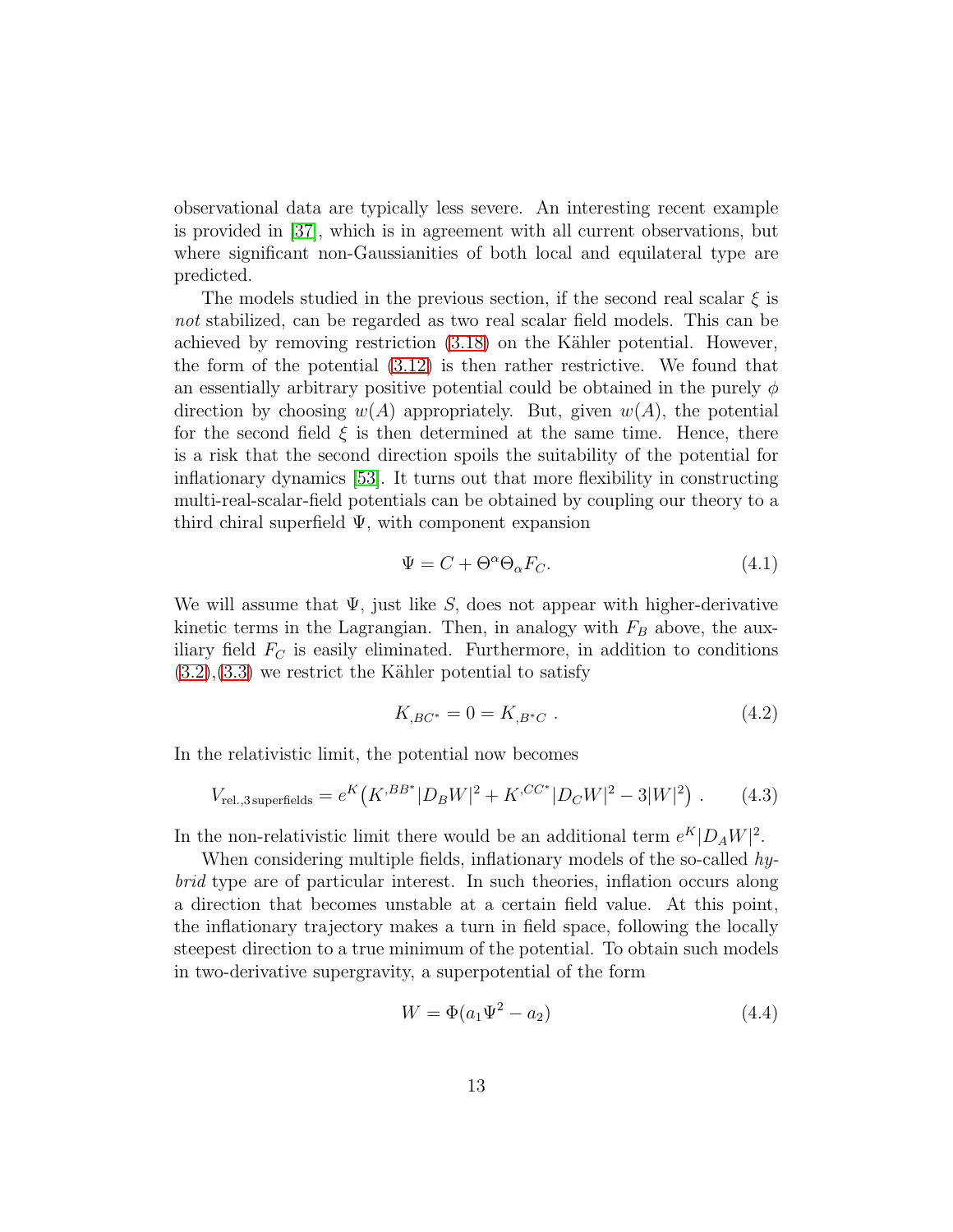has been used [\[54,](#page-22-7) [55\]](#page-22-8), where  $a_{1,2}$  are constants<sup>7</sup>. In the present context, this approach does not work! The reason is that the  $D_A W$  terms, which are needed to obtain the desired potential, are subdominant in the relativistic regime. However, instead of coupling  $\Psi$  directly to  $\Phi$ , one can couple  $\Psi$  to S instead–while continuing to couple S to  $\Phi$  as in the previous section. Thus, we consider the superpotential

$$
W = Sw(\Phi, \Psi),\tag{4.5}
$$

where w is now a holomorphic function of  $\Phi$  and  $\Psi$ , and where we will assume that in the double Taylor series expansion of w in  $\Phi$ ,  $\Psi$  only real coefficients occur. The lowest component of this superpotential is  $Bw(A, C)$ . Note that  $D_A W$ ,  $D_C W$  and W itself are all proportional to B. Hence, if the stability condition [\(3.15\)](#page-11-0) holds, then the dynamics once again takes place entirely on the hypersurface  $B = 0$ . The potential is then generated solely by the  $D_BW$ term, and reduces to

$$
V_{B=0} = e^{K(A, A^*, C, C^*)} |w(A, C)|^2.
$$
\n(4.6)

Note that since  $D_A W$  is zero in the field space region of interest, the corresponding ordinary branch solution for F is once again simply  $F = 0$ . Therefore, the potential is *always* given by the above expression, whether the higher-derivative DBI terms are important or not.

Similar to the analysis of Section [3,](#page-8-0) we now investigate whether one can further restrict the dynamics to the two directions  $\phi = \sqrt{2} \text{Re}(A)$  and  $\rho =$  $\sqrt{2}Re(C)$ . For this to be possible, we must ensure that the directions  $\xi =$  $\sqrt{2}\text{Im}(A)$  and  $\tau = \sqrt{2}\text{Im}(C)$  are stabilized when  $B = 0$ . Assuming that the Kähler potential depends only on the combinations  $-\frac{1}{2}$  $\frac{1}{2}(\Phi - \Phi^{\dagger})^2$  and  $-\frac{1}{2}$  $\frac{1}{2}(\Psi - \Psi^{\dagger})^2$ , an analogous calculation to [\(3.17\)](#page-11-1) shows that the corresponding masses are given by

$$
m_{\xi}^{2} = -ww_{,AA} + w_{,A}^{2} + 2w^{2}(1 - K_{,AA^{*}BB^{*}}), \qquad (4.7)
$$

$$
m_{\tau}^{2} = -ww_{,CC} + w_{,C}^{2} + 2w^{2}(1 - K_{,CC^{*}BB^{*}}), \qquad (4.8)
$$

where all terms are evaluated at  $B = 0$ . Dynamical stability during inflation is guaranteed if these masses are larger than the Hubble scale. As above,

<sup>7</sup> In the context of supersymmetric GUT models, this can be generalized to a pair of conjugate chiral fields  $\Psi, \Psi^c$ , which transform non-trivially under the action of a gauge group–see, for example [\[56,](#page-22-9) [57\]](#page-22-10). In this case, one may choose a superpotential of the form  $W = \Phi(a_1 \Psi \Psi^c - a_2).$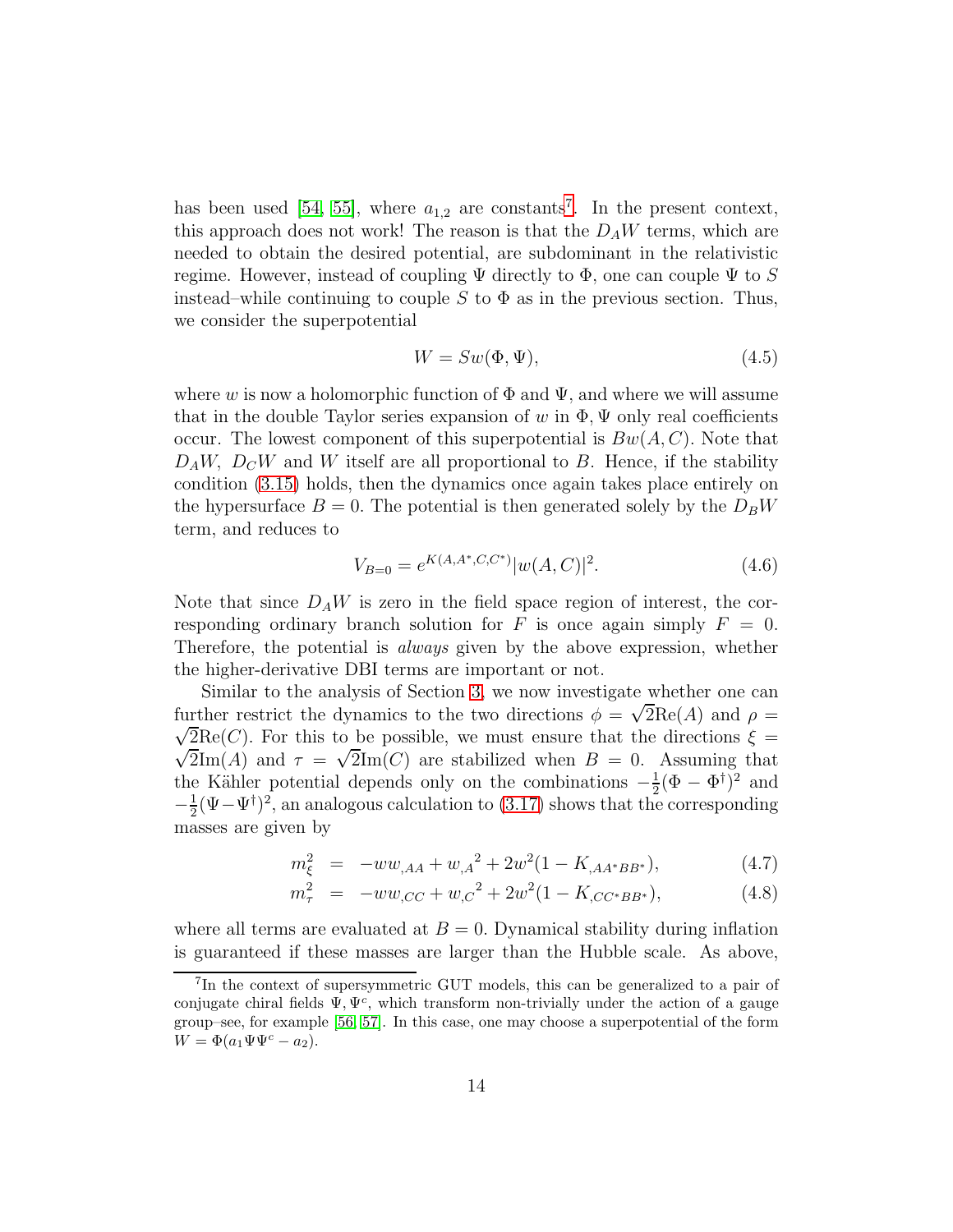

<span id="page-15-1"></span>Figure 1: This graph depicts the field space trajectory in a potential of the hybrid form [\(4.14\)](#page-16-1), with  $a_0 = a_2 = 1, a_1 = 10, a_3 = 4$ . For illustration purposes, we have plotted the logarithm of the potential rather than the potential itself. The trajectory first evolves along the  $\phi$  direction with a  $\phi^2$  potential, and then turns as the transverse direction becomes unstable. Inflation ends as the trajectory reaches a true minimum of the potential at  $\phi = 0, \rho = 1/2$  (or  $-1/2$ ). For the models we have constructed, the kinetic terms are also of a "hybrid" type: the  $\phi$  field evolves according to a DBI kinetic term, while  $\rho$  is governed by a standard two-derivative kinetic term.

neglecting  $w_{,AA}/w$ ,  $w_{,CC}/w$ ,  $w_{,A}^2/w^2$  and  $w_{,C}^2/w^2$ , we obtain the following requirements on the Kähler potential;

$$
K_{,AA^*BB^*} \leq \frac{5}{6},\tag{4.9}
$$

$$
K_{,CC^*BB^*} \leq \frac{5}{6}.\tag{4.10}
$$

Under these conditions, the potential energy further simplifies to

<span id="page-15-0"></span>
$$
V_{\phi,\rho} = \left(w(\frac{\phi}{\sqrt{2}}, \frac{\rho}{\sqrt{2}})\right)^2.
$$
\n(4.11)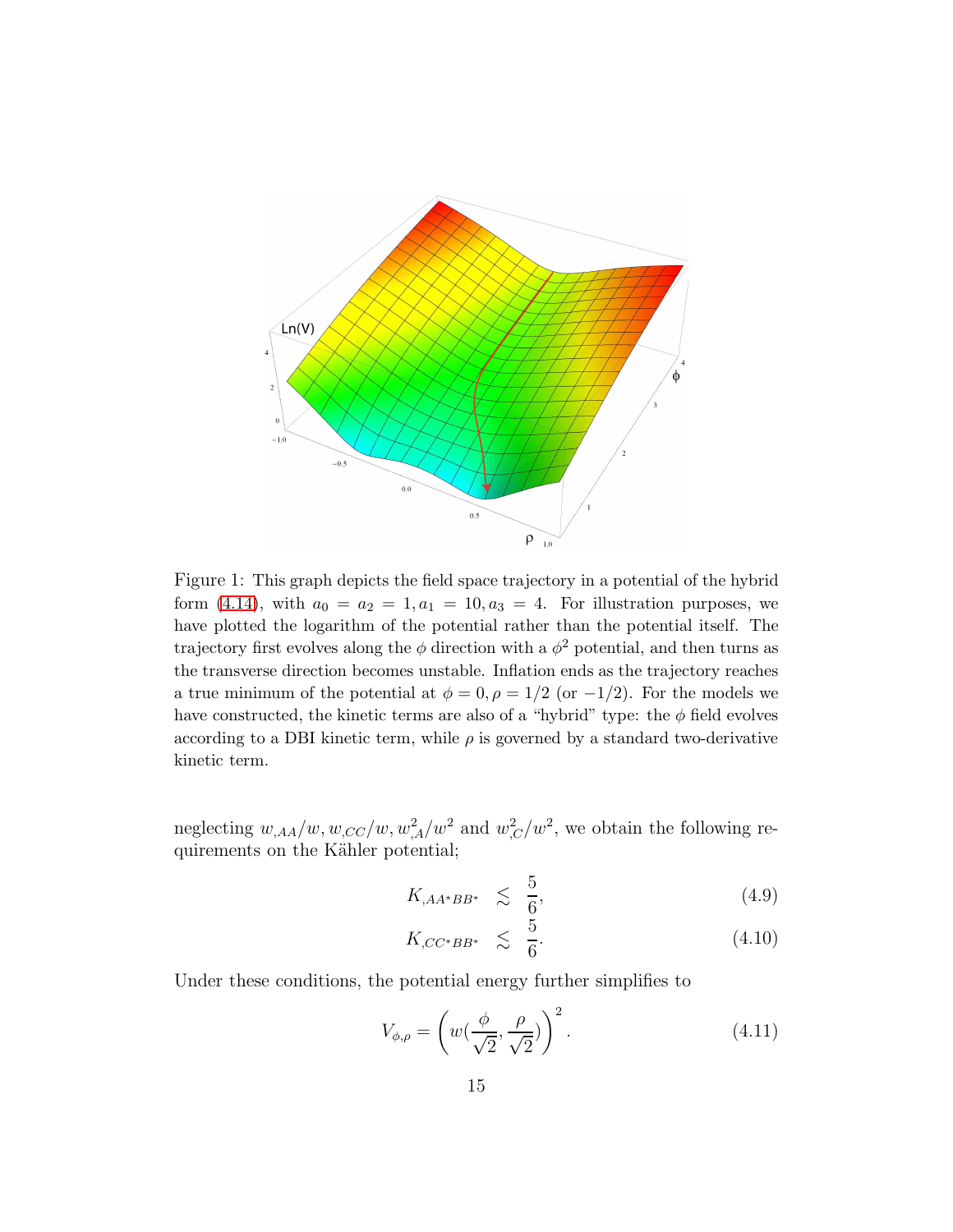An example of a Kähler potential satisfying all of the assumptions and constraints above is given by an extension of [\(3.19\)](#page-12-2),

$$
K = -\frac{1}{2}(\Phi - \Phi^{\dagger})^2 + SS^{\dagger} + \zeta (SS^{\dagger})^2 + \frac{\gamma_1}{2} SS^{\dagger}(\Phi - \Phi^{\dagger})^2 -\frac{1}{2}(\Psi - \Psi^{\dagger})^2 + \frac{\gamma_2}{2} SS^{\dagger}(\Psi - \Psi^{\dagger})^2,
$$
(4.12)

with  $\zeta \lesssim -1/12, \gamma_1 \gtrsim 5/6, \gamma_2 \gtrsim 5/6$ . In this case, four out of the six real scalars fields are stabilized. The two remaining scalars are dynamical fields, moving in an essentially arbitrary potential given by [\(4.11\)](#page-15-0). For example, a typical hybrid potential can be obtained by choosing

$$
W_{\text{hybrid}} = S\sqrt{a_0^2 \left(2\Phi^2 + 4a_1 \Phi^2 \Psi^2 + (a_2 - 2a_3 \Psi^2)^2\right)},\tag{4.13}
$$

with real positive constants  $a_{0,1,2,3}$ . This leads to the potential energy

<span id="page-16-1"></span>
$$
V_{\text{hybrid}} = a_0^2 \left( \phi^2 + a_1 \phi^2 \rho^2 + (a_2 - a_3 \rho^2)^2 \right). \tag{4.14}
$$

For  $\phi > \sqrt{2a_2a_3/a_1}$ , inflation takes place along the  $\rho = 0$  line with potential  $a_0^2(\phi^2 + a_2^2)$ . For  $\phi < \sqrt{2a_2a_3/a_1}$ , the transverse direction turns over, and two new minima now arise at  $\phi = 0$ ,  $\rho = \pm \sqrt{a_2/a_3}$ , at which points the potential vanishes–see Fig. [1.](#page-15-1) This example illustrates how two-field potentials can be engineered by choosing the superpotential appropriately. One special feature of the models considered here is that the kinetic terms are also "hybrid"–in the sense that  $\phi$  has a higher-derivative DBI action, while the kinetic term for  $\rho$  is a canonical two-derivative one.

We should add that for models where the additional fields transform non-trivially under a gauge group, radiative corrections must be taken into account [\[57\]](#page-22-10). A more thorough analysis is then required on a case by case basis. Additionally, we would like to note that in all of our constructions, we have looked only at the inflationary sector of the theory. In a more complete setting, it is important to check that the interactions with other sectors do not spoil the inflationary dynamics [\[58\]](#page-22-11). Of course, this issue must also be analyzed with a specific model at hand.

### <span id="page-16-0"></span>5 Conclusions

One of the most important problems in cosmology is to find a scenario for the early universe that is not only in agreement with observations, but is also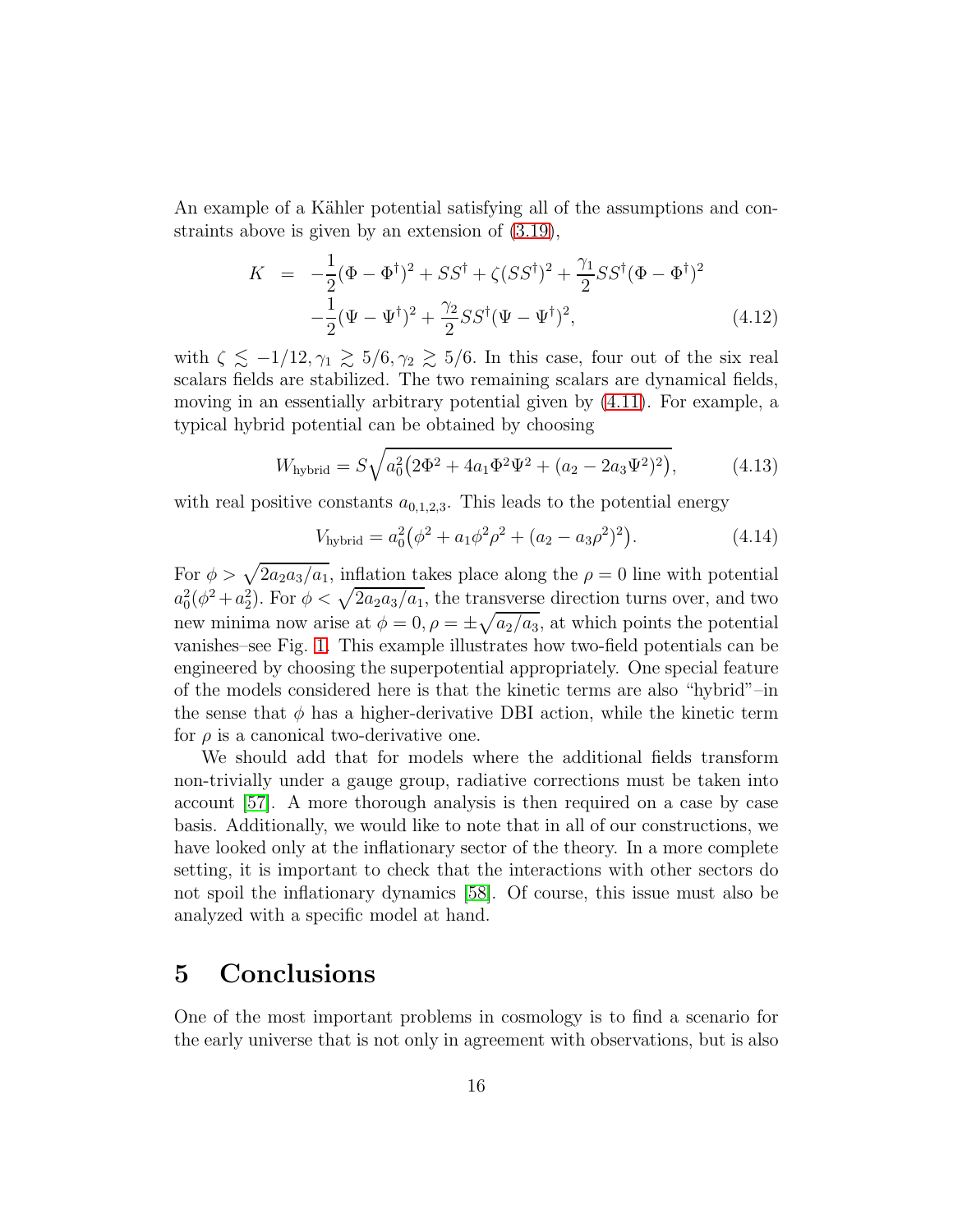rooted in a sensible microphysical theory. Only in this way can cosmology and particle physics be united, and a consistent theory of our universe be obtained. While still far from this goal, we have analyzed a small aspect of the problem in this paper–showing how to construct models of DBI inflation in four-dimensional  $\mathcal{N}=1$  supergravity.

Our recent supergravity analysis of higher-derivative actions showed that if one tries to construct a model of DBI inflation from a single chiral superfield, it is bound to fail–since the potential becomes negative when the higher-derivative terms become important. In this paper, we circumvented this problem by coupling the theory to one or more additional chiral superfields. In fact, the construction in Section [4](#page-12-0) can be generalized to an arbitrary number N of chiral superfields–each with two-derivative kinetic terms and appropriately constrained Kähler potential–and considering a superpotential of the form

$$
W = Sw(\Phi^1, \Phi^2, \dots, \Phi^N). \tag{5.1}
$$

Then, not only can the potential energy be positive but one can construct a wide range of potential functions for the original DBI scalar  $\phi = \sqrt{2} \text{Re}(\Phi^1)$ and  $N-1$  additional real scalars. The remaining real scalars, that is, the two making up the lowest component of S and one scalar in the lowest component of all the other chiral superfields, can be stabilized with masses above the Hubble scale if the Kähler potential satisfies certain requirements discussed in the text. Our analysis can be viewed as a "proof-in-principle" that models of multi-real-scalar-field DBI inflation can be constructed in  $\mathcal{N}=1$  supergravity.

A crucial feature of the analysis of chiral superfields with higher-derivative actions is that, via the elimination of the auxiliary fields, the potential energy generically depends not only on the superpotential, but on the strength of the higher-derivative terms as well. Thus, in general, the potential changes during the dynamical evolution. In this paper, we have shown that, for the constrained Kähler potentials and superpotentials above, this turns out not to be the case. The contributions to the potential that depend on the higher-derivative terms vanish in the region of field space of dynamical interest. Thus, the potential remains unchanged as the higher-derivative terms become large or small. This feature considerably simplifies the study of the models considered here, and renders them more accessible for deriving their predictions for cosmological observations. We hope to pursue this topic in the near future.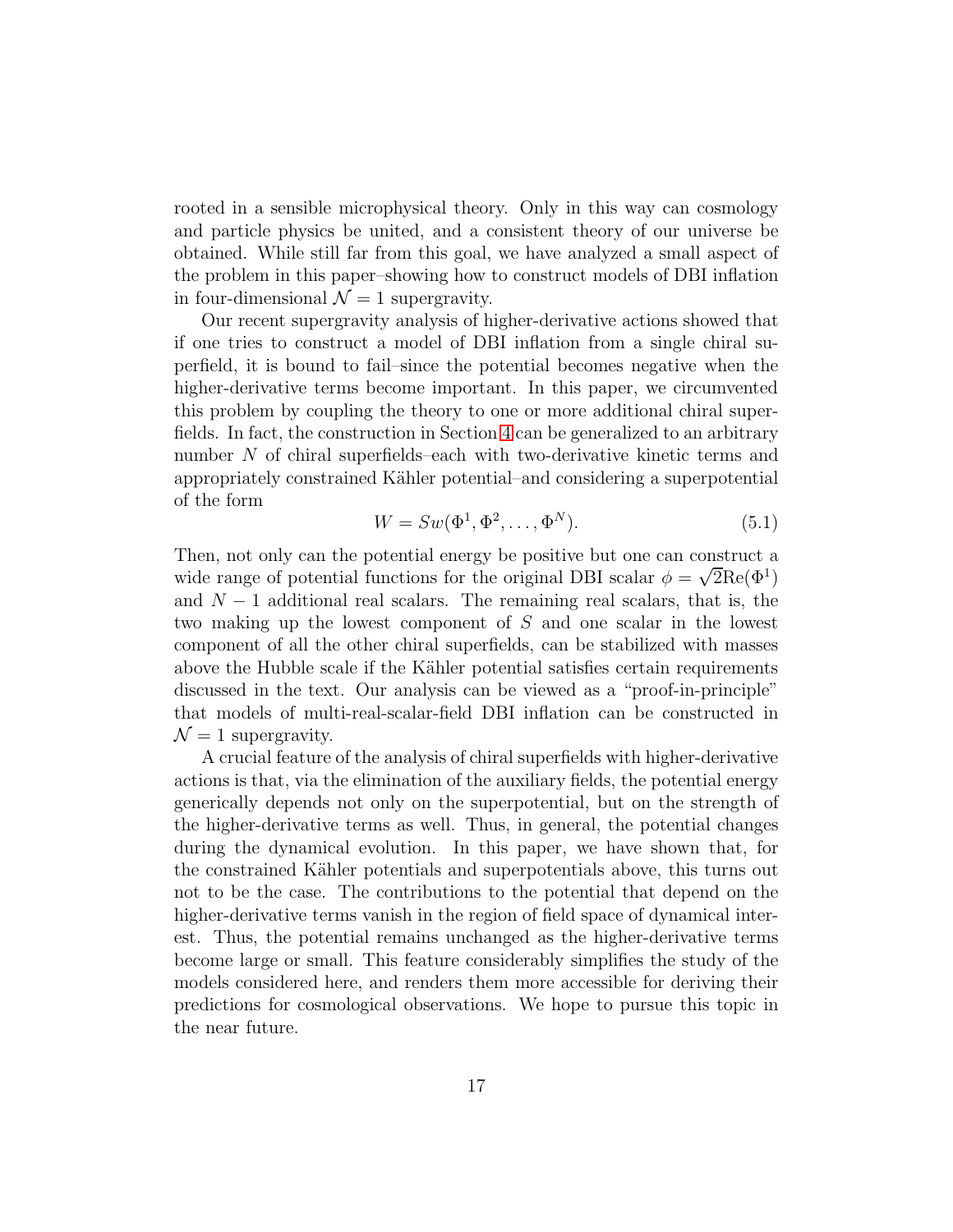Our construction illustrates that it is far from straightforward to realize DBI inflation in  $\mathcal{N} = 1$  supergravity. We have shown one way in which the desired positive potentials can be obtained from an effective model-building point of view. It is interesting to ask whether there exist other ways of realizing DBI inflation within the context of supergravity. More importantly, however, is the question of whether or not such constructions can be obtained from a full-fledged string compactification, or from some other fundamental theory of particle physics. These are pertinent questions for future research.

### Acknowledgments

M.K. and J.L.L. gratefully acknowledge the support of the European Research Council via the Starting Grant numbered 256994. B.A.O. is supported in part by the DOE under contract No. DE-AC02-76-ER-03071 and the NSF under grant No. 1001296.

### <span id="page-18-0"></span>References

- <span id="page-18-1"></span>[1] A. H. Guth. The Inflationary Universe: A Possible Solution to the Horizon and Flatness Problems. Phys.Rev., D23:347–356, 1981.
- [2] A. D. Linde. A New Inflationary Universe Scenario: A Possible Solution of the Horizon, Flatness, Homogeneity, Isotropy and Primordial Monopole Problems. Phys.Lett., B108:389–393, 1982.
- <span id="page-18-2"></span>[3] A. Albrecht and P. J. Steinhardt. Cosmology for Grand Unified Theories with Radiatively Induced Symmetry Breaking. Phys. Rev. Lett., 48:1220– 1223, 1982.
- <span id="page-18-3"></span>[4] J. Khoury, B. A. Ovrut, P. J. Steinhardt, and N. Turok. The Ekpyrotic universe: Colliding branes and the origin of the hot big bang. Phys.Rev., D64:123522, 2001.
- <span id="page-18-4"></span>[5] J.-L. Lehners, P. McFadden, N. Turok, and P. J. Steinhardt. Generating ekpyrotic curvature perturbations before the big bang. Phys.Rev., D76:103501, 2007.
- <span id="page-18-5"></span>[6] J.-L. Lehners. Ekpyrotic and Cyclic Cosmology. Phys.Rept., 465:223– 263, 2008.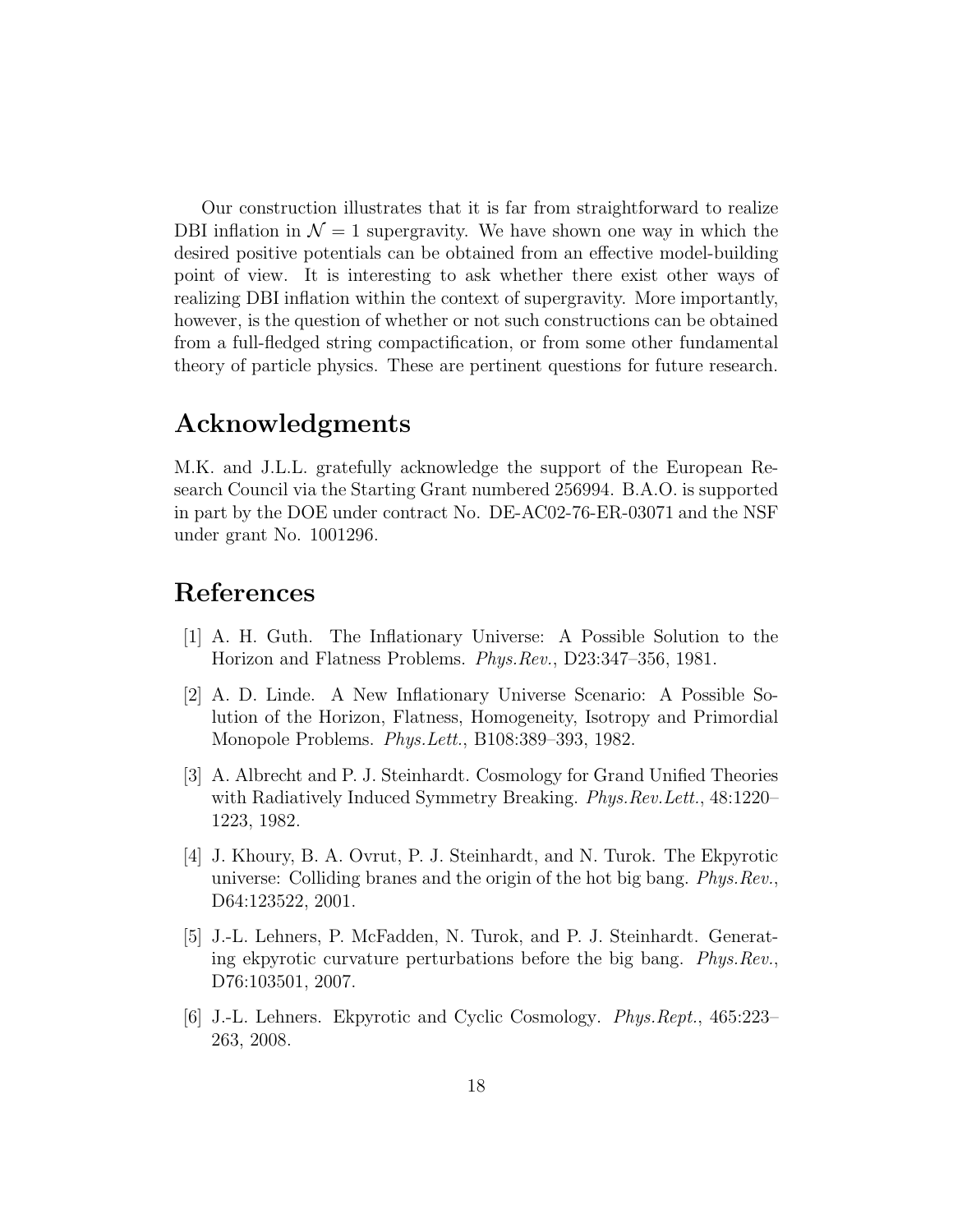- <span id="page-19-9"></span><span id="page-19-8"></span>[7] N. Turok, M. Perry, and P. J. Steinhardt. M theory model of a big crunch / big bang transition. Phys.Rev., D70:106004, 2004.
- <span id="page-19-10"></span>[8] E. I. Buchbinder, J. Khoury, and B. A. Ovrut. New Ekpyrotic cosmology. Phys.Rev., D76:123503, 2007.
- <span id="page-19-11"></span>[9] E. I. Buchbinder, J. Khoury, and B. A. Ovrut. On the initial conditions in new ekpyrotic cosmology. JHEP, 0711:076, 2007.
- <span id="page-19-0"></span>[10] J.-L. Lehners. Cosmic Bounces and Cyclic Universes. Class.Quant.Grav., 28:204004, 2011.
- <span id="page-19-1"></span>[11] J. M. Maldacena. Non-Gaussian features of primordial fluctuations in single field inflationary models. JHEP, 0305:013, 2003.
- <span id="page-19-2"></span>[12] X. Chen. Primordial Non-Gaussianities from Inflation Models. Adv.Astron., 2010:638979, 2010.
- <span id="page-19-3"></span>[13] E. I. Buchbinder, J. Khoury, and B. A. Ovrut. Non-Gaussianities in new ekpyrotic cosmology. Phys.Rev.Lett., 100:171302, 2008.
- <span id="page-19-4"></span>[14] K. Koyama, S. Mizuno, F. Vernizzi, and D. Wands. Non-Gaussianities from ekpyrotic collapse with multiple fields. JCAP, 0711:024, 2007.
- [15] J.-L. Lehners and P. J. Steinhardt. Non-Gaussian density fluctuations from entropically generated curvature perturbations in Ekpyrotic models. Phys.Rev., D77:063533, 2008.
- <span id="page-19-6"></span><span id="page-19-5"></span>[16] J.-L. Lehners and P. J. Steinhardt. Intuitive understanding of nongaussianity in ekpyrotic and cyclic models. Phys.Rev., D78:023506, 2008.
- [17] J.-L. Lehners and S. Renaux-Petel. Multifield Cosmological Perturbations at Third Order and the Ekpyrotic Trispectrum. Phys.Rev., D80:063503, 2009.
- <span id="page-19-7"></span>[18] J.-L. Lehners and P. J. Steinhardt. Non-Gaussianity Generated by the Entropic Mechanism in Bouncing Cosmologies Made Simple. Phys.Rev., D80:103520, 2009.
- <span id="page-19-12"></span>[19] S. Sasaki, M. Yamaguchi, and D. Yokoyama. Supersymmetric DBI inflation. 2012.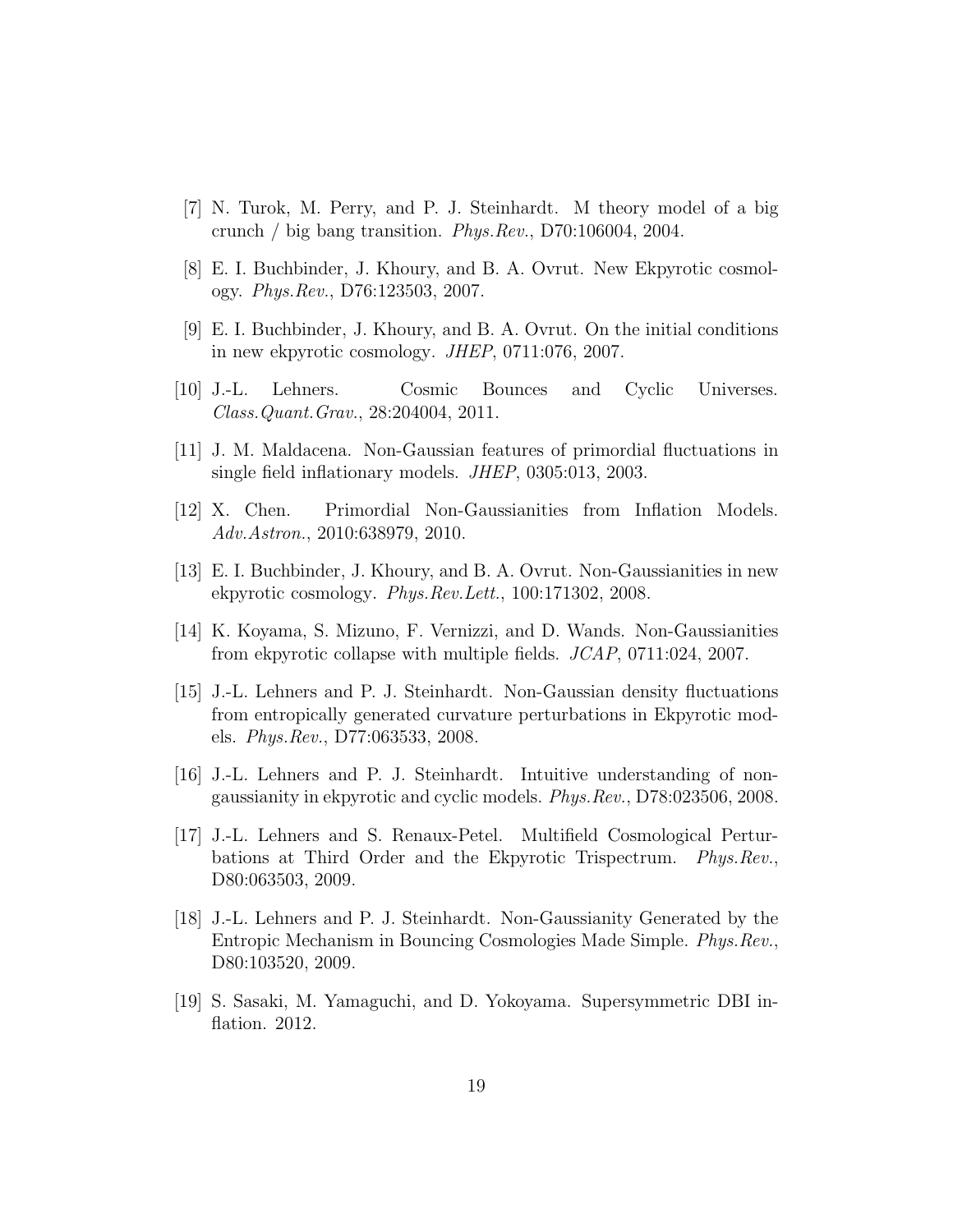- <span id="page-20-12"></span><span id="page-20-0"></span>[20] R. Leigh. Dirac-Born-Infeld Action from Dirichlet Sigma Model. Mod.Phys.Lett., A4:2767, 1989.
- <span id="page-20-13"></span>[21] J. Khoury, B. A. Ovrut, and J. Stokes. The Worldvolume Action of Kink Solitons in AdS Spacetime. 2012.
- <span id="page-20-1"></span>[22] B. A. Ovrut and J. Stokes. Heterotic Kink Solitons and their Worldvolume Action. 2012.
- <span id="page-20-2"></span>[23] G. Dvali and S. H. Tye. Brane inflation. *Phys. Lett.*,  $B450:72-82$ , 1999.
- <span id="page-20-3"></span>[24] E. Lima, B. A. Ovrut, and J. Park. Five-brane superpotentials in heterotic M theory. Nucl.Phys., B626:113–164, 2002.
- [25] E. I. Buchbinder, R. Donagi, and B. A. Ovrut. Vector bundle moduli superpotentials in heterotic superstrings and M theory. JHEP, 0207:066, 2002.
- <span id="page-20-5"></span><span id="page-20-4"></span>[26] S. Kachru, R. Kallosh, A. D. Linde, J. M. Maldacena, L. P. McAllister, et al. Towards inflation in string theory. JCAP, 0310:013, 2003.
- <span id="page-20-6"></span>[27] J. Gray, A. Lukas, and B. Ovrut. Perturbative anti-brane potentials in heterotic M-theory. Phys.Rev., D76:066007, 2007.
- <span id="page-20-7"></span>[28] E. Silverstein and D. Tong. Scalar speed limits and cosmology: Acceleration from D-cceleration. Phys.Rev., D70:103505, 2004.
- <span id="page-20-8"></span>[29] M. Alishahiha, E. Silverstein, and D. Tong. DBI in the sky. Phys.Rev., D70:123505, 2004.
- <span id="page-20-9"></span>[30] V. Braun, Y.-H. He, B. A. Ovrut, and T. Pantev. The Exact MSSM spectrum from string theory. *JHEP*, 0605:043, 2006.
- <span id="page-20-10"></span>[31] A. Lukas, B. A. Ovrut, K. Stelle, and D. Waldram. The Universe as a domain wall. Phys.Rev., D59:086001, 1999.
- <span id="page-20-11"></span>[32] M. Koehn, J.-L. Lehners, and B. A. Ovrut. Higher-Derivative Chiral Superfield Actions Coupled to N=1 Supergravity. 2012.
- [33] M. Kawasaki, M. Yamaguchi, and T. Yanagida. Natural chaotic inflation in supergravity. Phys.Rev.Lett., 85:3572–3575, 2000.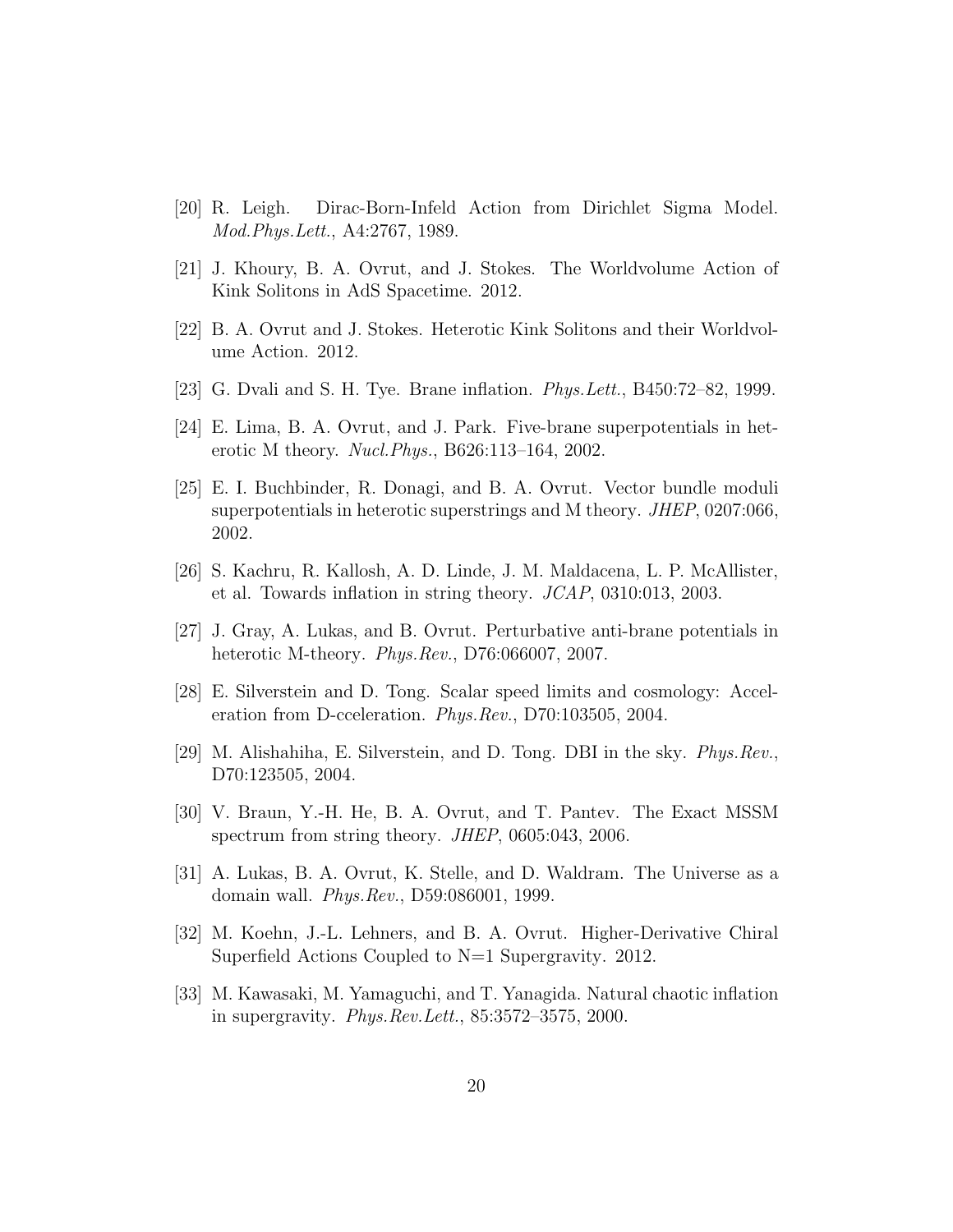- <span id="page-21-1"></span><span id="page-21-0"></span>[34] R. Kallosh, A. Linde, and T. Rube. General inflaton potentials in supergravity. Phys.Rev., D83:043507, 2011.
- <span id="page-21-2"></span>[35] G. Lazarides and C. Panagiotakopoulos. Smooth hybrid inflation. Phys.Rev., D52:559–563, 1995.
- [36] D. Langlois, S. Renaux-Petel, D. A. Steer, and T. Tanaka. Primordial perturbations and non-Gaussianities in DBI and general multi-field inflation. Phys.Rev., D78:063523, 2008.
- <span id="page-21-4"></span><span id="page-21-3"></span>[37] T. Kidani, K. Koyama, and S. Mizuno. Non-Gaussianities in multi-field DBI inflation with a waterfall phase transition. 2012.
- <span id="page-21-5"></span>[38] F. Farakos and A. Kehagias. Emerging Potentials in Higher-Derivative Gauged Chiral Models Coupled to N=1 Supergravity. 2012.
- <span id="page-21-6"></span>[39] J. Khoury, J.-L. Lehners, and B. Ovrut. Supersymmetric  $P(X,\phi)$  and the Ghost Condensate. Phys.Rev., D83:125031, 2011.
- <span id="page-21-7"></span>[40] J. Khoury, J.-L. Lehners, and B. A. Ovrut. Supersymmetric Galileons. Phys.Rev., D84:043521, 2011.
- <span id="page-21-8"></span>[41] I. Buchbinder and S. Kuzenko. Nonlocal action for super trace anomalies in superspace of N=1 supergravity. Phys.Lett., B202:233–237, 1988.
- <span id="page-21-9"></span>[42] I. Buchbinder, S. Kuzenko, and Z. Yarevskaya. Supersymmetric effective potential: Superfield approach. Nucl.Phys., B411:665–692, 1994.
- [43] A. Banin, I. Buchbinder, and N. Pletnev. On quantum properties of the four-dimensional generic chiral superfield model. Phys.Rev., D74:045010, 2006.
- <span id="page-21-11"></span><span id="page-21-10"></span>[44] F. Brandt. Anomaly candidates and invariants of  $D = 4$ , N=1 supergravity theories. Class.Quant.Grav., 11:849–864, 1994.
- <span id="page-21-12"></span>[45] F. Brandt. Local BRST cohomology in minimal  $D = 4$ , N=1 supergravity. Annals Phys., 259:253–312, 1997.
- [46] I. Antoniadis, E. Dudas, and D. Ghilencea. Supersymmetric Models with Higher Dimensional Operators. *JHEP*, 0803:045, 2008.